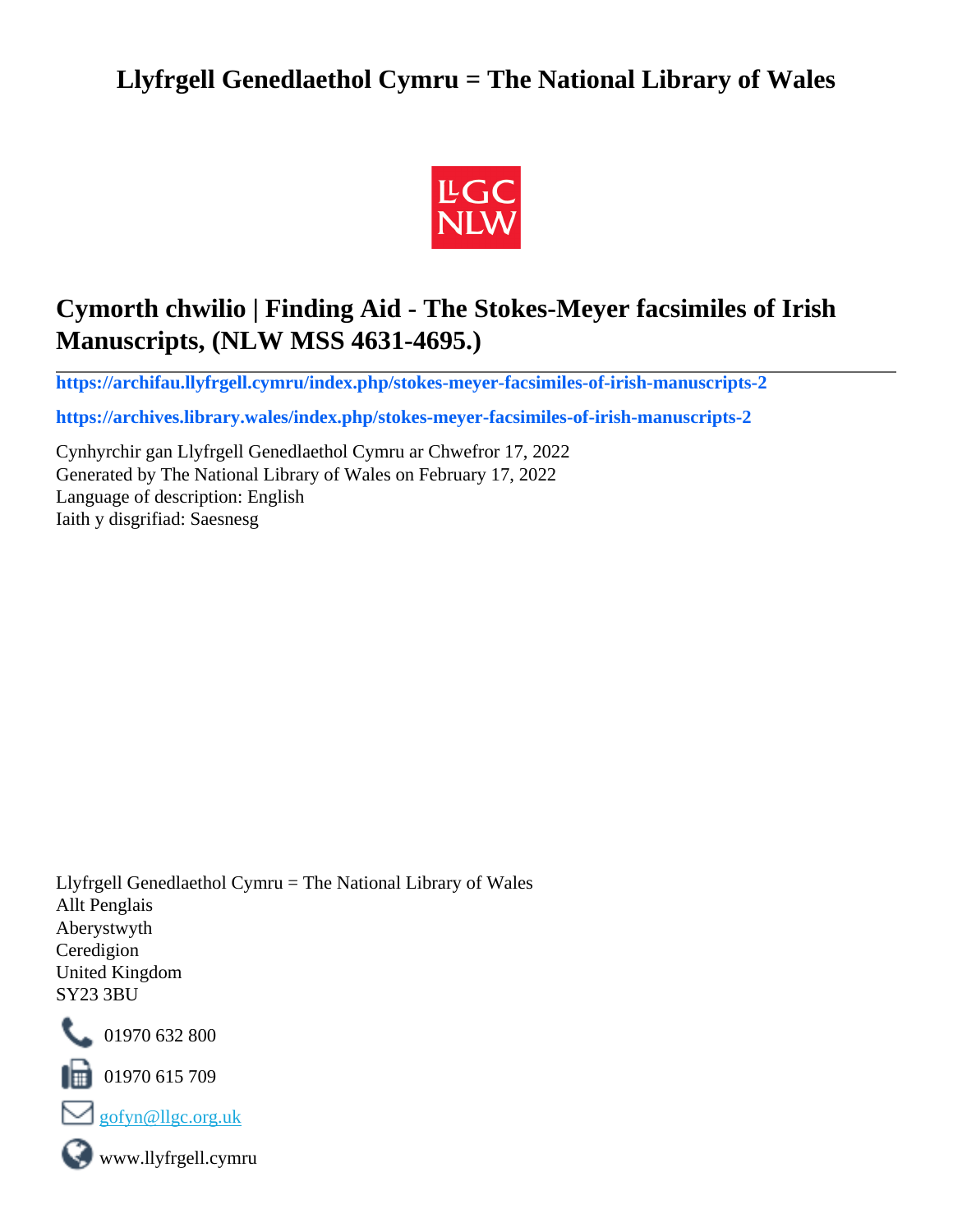# **Tabl cynnwys | Table of contents**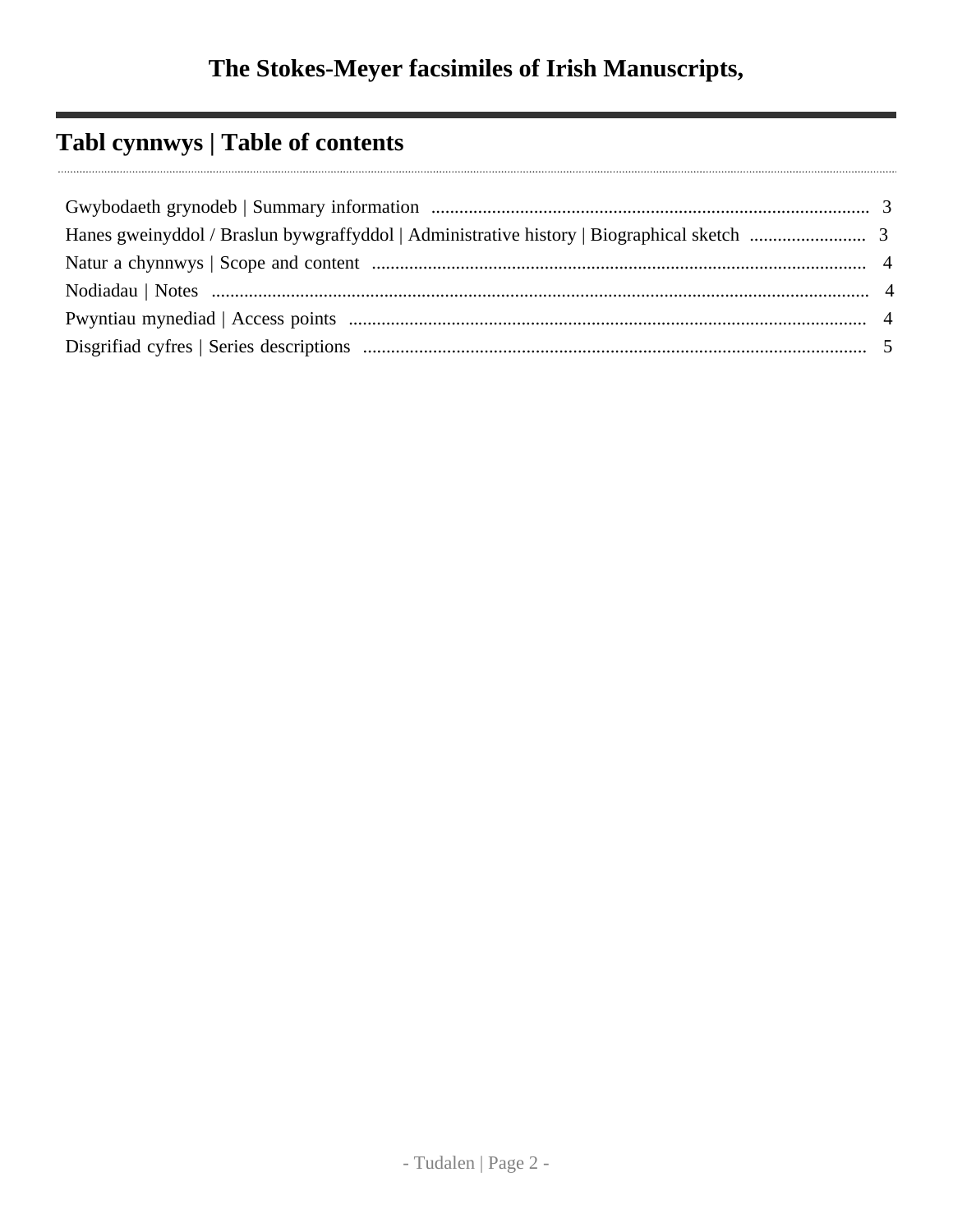## <span id="page-2-0"></span>**Crynodeb o wybodaeth | Summary of information**

| <b>Lleoliad   Repository:</b>                                                       | Llyfrgell Genedlaethol Cymru $=$ The National Library of Wales |
|-------------------------------------------------------------------------------------|----------------------------------------------------------------|
| <b>Teitl   Title:</b>                                                               | The Stokes-Meyer facsimiles of Irish Manuscripts,              |
| Cod cyfeirnod  <br><b>Reference code:</b>                                           | NLW MSS 4631-4695.                                             |
| Virtua system control<br>number [alternative]:                                      | vtls004367390                                                  |
| <b>GEAC</b> system control<br>number [alternative]:                                 | (WIAbNL)0000367390                                             |
| <b>Dyddiad</b>   Date:                                                              | [ $1875x1919$ ]. (dyddiad creu   date of creation)             |
| Disgrifiad ffisegol  <br><b>Physical description:</b>                               | 65 vols.                                                       |
| Lleoliad ffisegol  <br><b>Physical location:</b>                                    | ARCH/MSS (GB0210)                                              |
| <b>Iaith   Language:</b>                                                            | iri                                                            |
| <b>Iaith   Language:</b>                                                            | Latin                                                          |
| Dyddiadau creu,<br>golygu a dileu   Dates<br>of creation, revision<br>and deletion: | September 2005.                                                |
| Nodyn   Note<br>[generalNote]:                                                      | Preferred citation: NLW MSS 4631-4695.                         |

# <span id="page-2-1"></span>**Hanes gweinyddol / Braslun bywgraffyddol | Administrative history | Biographical sketch**

#### **Nodyn | Note**

Whitley Stokes (1830-1909), lawyer and Celtic scholar, qualified as a barrister in 1855 and worked in a legal capacity in India from 1862 to 1882. He is most famous, however, as a Celtic scholar, having studied Irish, Breton and Cornish texts and published numerous works in this field. He obtained many honourary degrees and was a Fellow of the British Academy. Kuno Meyer (1858-1919), of Hamburg, was a Celtic philologist, an accomplished linguist and translator and noted also as a poet. He made the Irish language the great passion of his life, encouraging its regeneration through the learning and maintenance of the tongue and, in 1903, founding a school of Irish studies and scholarship.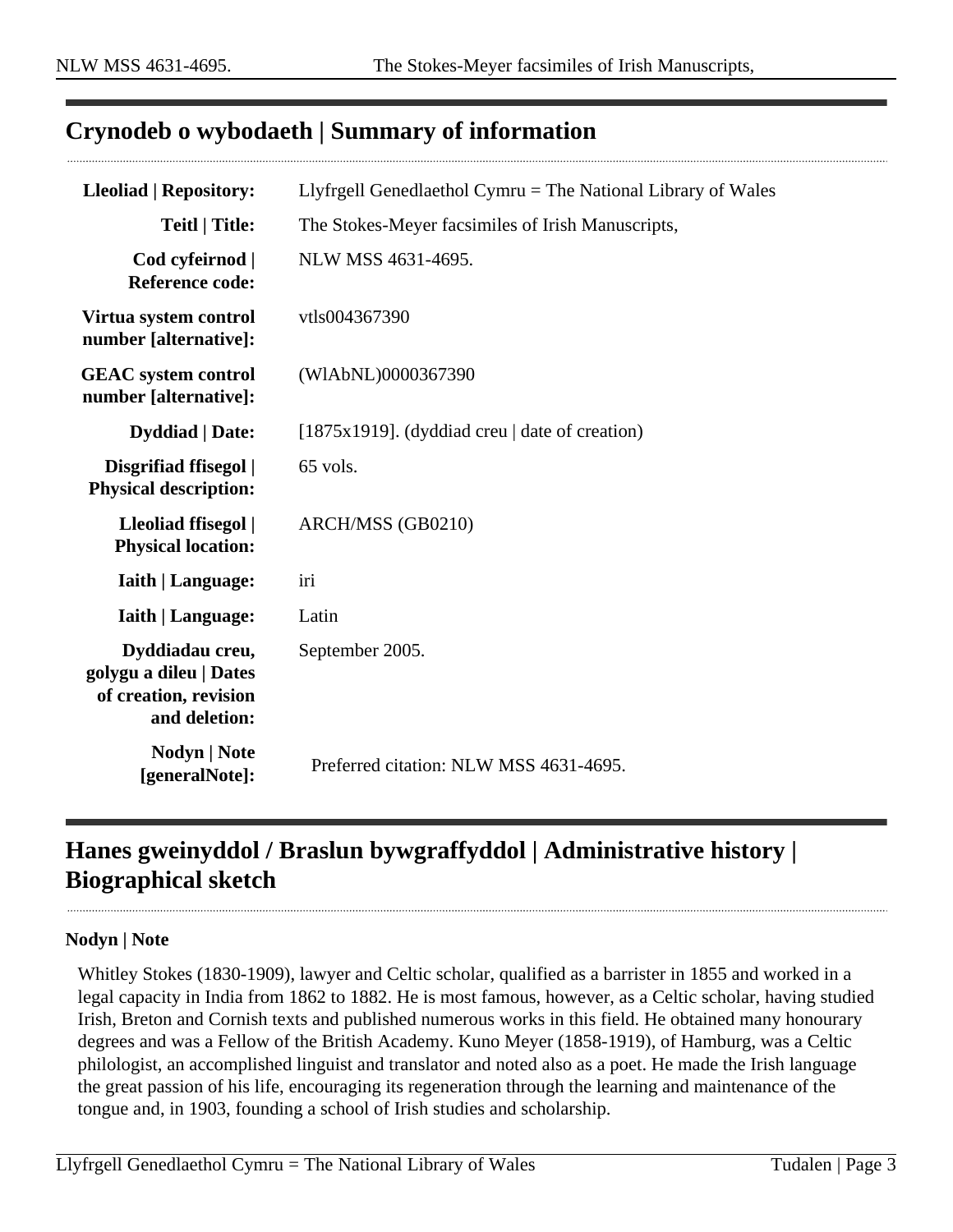## <span id="page-3-0"></span>**Natur a chynnwys | Scope and content**

A collection, [1875x1919], made by Whitley Stokes and Kuno Meyer of photographic facsimiles of Irish manuscripts, or of Latin manuscripts containing Irish glosses, etc.

## <span id="page-3-1"></span>**Nodiadau | Notes**

### **Nodiadau teitl | Title notes**

### **Ffynhonnell | Immediate source of acquisition**

Acquisition; 1922

#### **Trefniant | Arrangement**

Arranged according to NLW MSS reference numbers: NLW MSS 4631-4695.

### **Rhestrau cymorth | Finding aids**

The descriptions, with a detailed index, are also available in the Handlist of Manuscripts in the National Library of Wales, Volume II (Aberystwyth, 1951).

#### **Disgrifiadau deunydd | Related material**

See also the collection of Kuno Meyer's Irish MS Copies house in University College of North Wales, Bangor.

#### **Nodiadau eraill | Other notes**

### <span id="page-3-2"></span>**Pwyntiau mynediad | Access points**

- Stokes, Whitley, 1830-1909 -- Archives (pwnc) | (subject)
- Meyer, Kuno, 1858-1919 -- Archives (pwnc) | (subject)
- Stokes, Whitley, 1830-1909 (pwnc) | (subject)
- Meyer, Kuno, 1858-1919 (pwnc) | (subject)
- Manuscripts, Irish (ffurfiau dogfennol) | (documentary form)
- Manuscripts, Latin (Medieval and modern) (ffurfiau dogfennol) | (documentary form)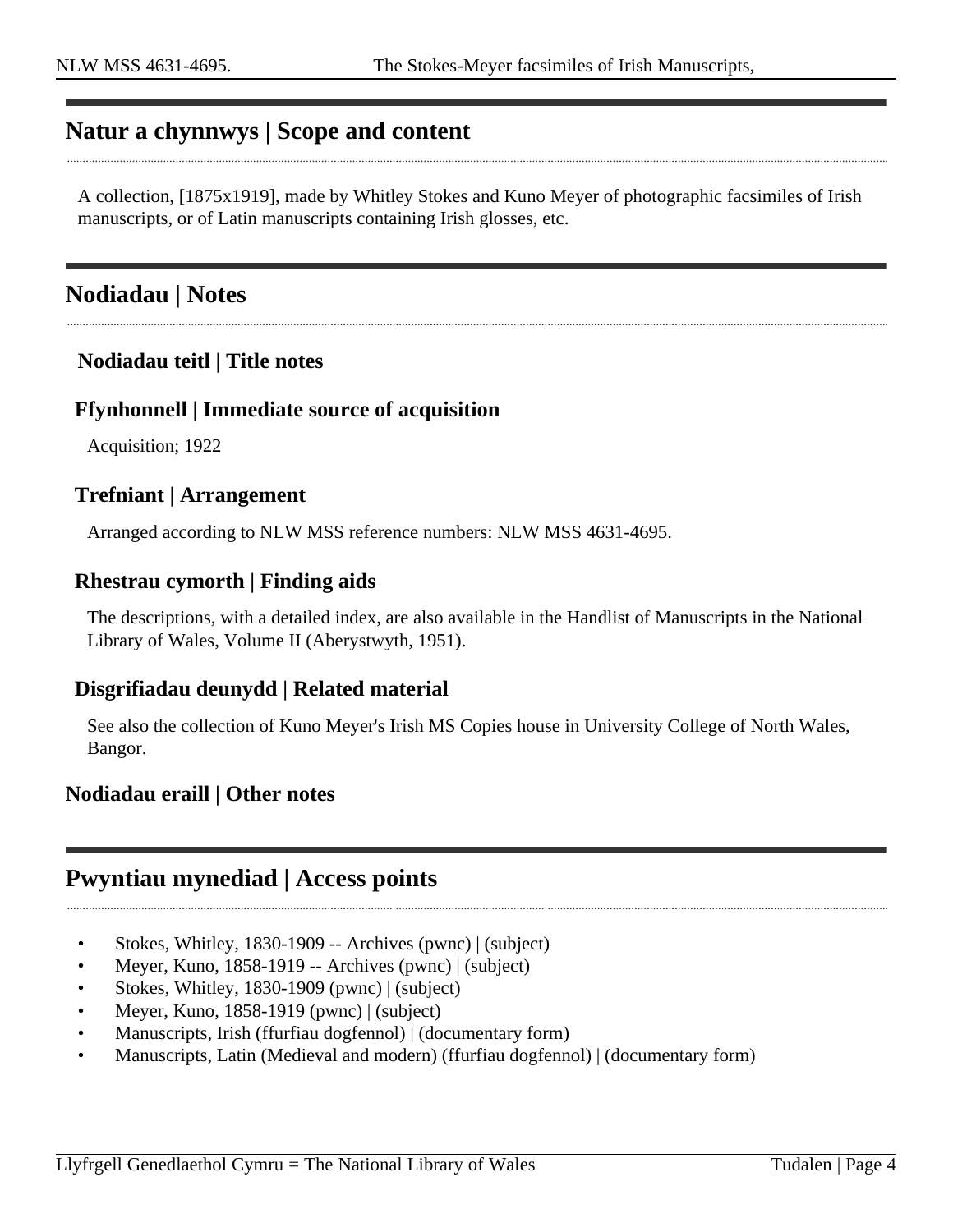# <span id="page-4-0"></span>**Disgrifiad cyfres | Series descriptions**

| Cod cyfeirnod      | Teitl   Title                                                                                                                                                                                                                                                                                                                                                                                                                                     | Dyddiadau   Dates | Disgrifiad ffisegol   Physical |
|--------------------|---------------------------------------------------------------------------------------------------------------------------------------------------------------------------------------------------------------------------------------------------------------------------------------------------------------------------------------------------------------------------------------------------------------------------------------------------|-------------------|--------------------------------|
| Reference code     |                                                                                                                                                                                                                                                                                                                                                                                                                                                   |                   | description                    |
| NLW MS 4631D       | File - Miscellany                                                                                                                                                                                                                                                                                                                                                                                                                                 | [1875x1919]       |                                |
| vtls004367393      |                                                                                                                                                                                                                                                                                                                                                                                                                                                   |                   |                                |
| (WIAbNL)0000367393 |                                                                                                                                                                                                                                                                                                                                                                                                                                                   |                   |                                |
|                    | Natur a chynnwys / Scope and content:                                                                                                                                                                                                                                                                                                                                                                                                             |                   |                                |
|                    | An album of miscellaneous photographs, including the Turin glosses on St Mark; a Vienna fragment of<br>'Bedae de temporum ratione'; Codex Vaticanum 5755, ff. 2a and 2b; part of the Codex Parisiacus 11411;<br>verses from Laud MS 610, f. 74 and a metrical tract in ff. 82, 90, 91 of the same MS; some folios from<br>Rawlinson manuscripts, the Book of Lecan, Bibliothèque Nationale (Paris) manuscripts, 'Fragmentum<br>Nanciacense', etc. |                   |                                |
|                    | Nodyn   Note [generalNote]:                                                                                                                                                                                                                                                                                                                                                                                                                       |                   |                                |
|                    | Formerly known as Stokes-Meyer 1.                                                                                                                                                                                                                                                                                                                                                                                                                 |                   |                                |
|                    | Nodyn   Note [generalNote]:                                                                                                                                                                                                                                                                                                                                                                                                                       |                   |                                |
|                    | Preferred citation: NLW MS 4631D                                                                                                                                                                                                                                                                                                                                                                                                                  |                   |                                |
|                    | Lleoliad ffisegol   Physical location:                                                                                                                                                                                                                                                                                                                                                                                                            |                   |                                |
|                    | ARCH/MSS (GB0210)                                                                                                                                                                                                                                                                                                                                                                                                                                 |                   |                                |
| NLW MS 4632D       | File - Betha Adamnáin                                                                                                                                                                                                                                                                                                                                                                                                                             | [1875x1919]       |                                |
| vtls004367394      |                                                                                                                                                                                                                                                                                                                                                                                                                                                   |                   |                                |
| (WIAbNL)0000367394 |                                                                                                                                                                                                                                                                                                                                                                                                                                                   |                   |                                |
|                    | Natur a chynnwys / Scope and content:                                                                                                                                                                                                                                                                                                                                                                                                             |                   |                                |
|                    | 'Betha Adamnáin' from the Bibliothèque Royale, Brussels, MSS 4190-4200.                                                                                                                                                                                                                                                                                                                                                                           |                   |                                |
|                    | Nodyn   Note [generalNote]:                                                                                                                                                                                                                                                                                                                                                                                                                       |                   |                                |
|                    | Formerly known as Stokes-Meyer 2.                                                                                                                                                                                                                                                                                                                                                                                                                 |                   |                                |
|                    | Nodyn   Note [generalNote]:                                                                                                                                                                                                                                                                                                                                                                                                                       |                   |                                |
|                    | Preferred citation: NLW MS 4632D                                                                                                                                                                                                                                                                                                                                                                                                                  |                   |                                |
|                    | Lleoliad ffisegol   Physical location:                                                                                                                                                                                                                                                                                                                                                                                                            |                   |                                |
|                    | ARCH/MSS (GB0210)                                                                                                                                                                                                                                                                                                                                                                                                                                 |                   |                                |
| NLW MS 4633E       | <b>File - Stowe MS XII</b>                                                                                                                                                                                                                                                                                                                                                                                                                        | [1875x1919]       |                                |
| vtls004367396      |                                                                                                                                                                                                                                                                                                                                                                                                                                                   |                   |                                |
| (WIAbNL)0000367396 |                                                                                                                                                                                                                                                                                                                                                                                                                                                   |                   |                                |
|                    | Natur a chynnwys / Scope and content:                                                                                                                                                                                                                                                                                                                                                                                                             |                   |                                |
|                    | Pages 1-14 of Stowe MS XII, containing a fragment of an Irish dictionary.                                                                                                                                                                                                                                                                                                                                                                         |                   |                                |
|                    | Nodyn   Note [generalNote]:                                                                                                                                                                                                                                                                                                                                                                                                                       |                   |                                |
|                    | Formerly known as Stokes-Meyer 3.                                                                                                                                                                                                                                                                                                                                                                                                                 |                   |                                |
|                    | Nodyn   Note [generalNote]:                                                                                                                                                                                                                                                                                                                                                                                                                       |                   |                                |
|                    | Preferred citation: NLW MS 4633E                                                                                                                                                                                                                                                                                                                                                                                                                  |                   |                                |
|                    | Lleoliad ffisegol   Physical location:                                                                                                                                                                                                                                                                                                                                                                                                            |                   |                                |
|                    | ARCH/MSS (GB0210)                                                                                                                                                                                                                                                                                                                                                                                                                                 |                   |                                |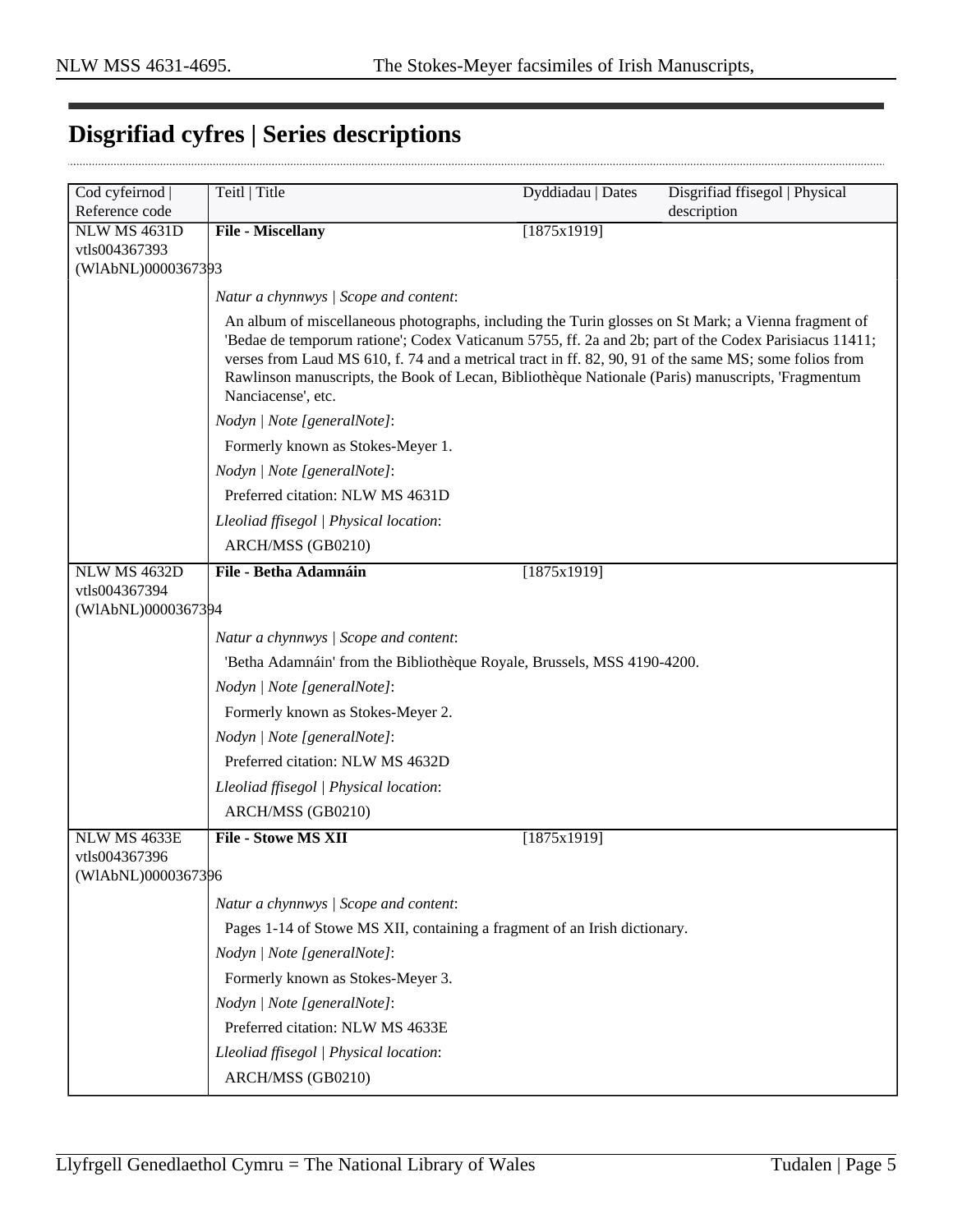| NLW MS 4634D                        | File - Betha Colmáin máic Lúacháin                                                                          |
|-------------------------------------|-------------------------------------------------------------------------------------------------------------|
| vtls004367397                       |                                                                                                             |
| (WIAbNL)0000367397                  |                                                                                                             |
|                                     | Natur a chynnwys / Scope and content:                                                                       |
|                                     | 'Betha Colmáin máic Lúacháin', from an Irish manuscript in Rennes, Brittany.                                |
|                                     | Nodyn   Note [generalNote]:                                                                                 |
|                                     | Formerly known as Stokes-Meyer 4.                                                                           |
|                                     | Nodyn   Note [generalNote]:                                                                                 |
|                                     | Preferred citation: NLW MS 4634D                                                                            |
|                                     | Lleoliad ffisegol   Physical location:                                                                      |
|                                     | ARCH/MSS (GB0210)                                                                                           |
| <b>NLW MS 4635C</b>                 | File - Cath Catharda<br>[1875x1919]                                                                         |
| vtls004367398                       |                                                                                                             |
| (WIAbNL)0000367398                  |                                                                                                             |
|                                     | Natur a chynnwys / Scope and content:                                                                       |
|                                     | 'Cath Catharda', from the Dublin Franciscan Convent MS.                                                     |
|                                     | Nodyn   Note [generalNote]:                                                                                 |
|                                     | Formerly known as Stokes-Meyer 5.                                                                           |
|                                     | Nodyn   Note [generalNote]:                                                                                 |
|                                     | Preferred citation: NLW MS 4635C                                                                            |
|                                     | Lleoliad ffisegol   Physical location:                                                                      |
|                                     | ARCH/MSS (GB0210)                                                                                           |
| <b>NLW MS 4636D</b>                 | File - Cath Catharda<br>[1875x1919]                                                                         |
| vtls004367400                       |                                                                                                             |
| (WIAbNL)0000367400                  |                                                                                                             |
|                                     | Natur a chynnwys / Scope and content:                                                                       |
|                                     | 'Cath Catharda', from the Advocates' Library, Edinburgh (now The National Library of Scotland), MS<br>XLVI. |
|                                     | Nodyn   Note [generalNote]:                                                                                 |
|                                     | Formerly known as Stokes-Meyer 6.                                                                           |
|                                     | Nodyn   Note [generalNote]:                                                                                 |
|                                     | Preferred citation: NLW MS 4636D                                                                            |
|                                     | Lleoliad ffisegol   Physical location:                                                                      |
|                                     | ARCH/MSS (GB0210)                                                                                           |
| <b>NLW MS 4637D</b>                 | File - Félire Óengusso Céli Dé,<br>$[1875x1919]$ .                                                          |
| vtls004367401<br>(WIAbNL)0000367401 |                                                                                                             |
|                                     | Natur a chynnwys / Scope and content:                                                                       |
|                                     | The 'Félire Óengusso Céli Dé', from the Royal Irish Academy, Dublin, MS 23. P. 3.                           |
|                                     | Nodyn   Note [generalNote]:                                                                                 |
|                                     | Formerly known as Stokes-Meyer 7.                                                                           |
|                                     | Nodyn   Note [generalNote]:                                                                                 |
|                                     | Preferred citation: NLW MS 4637D                                                                            |
|                                     | Lleoliad ffisegol   Physical location:                                                                      |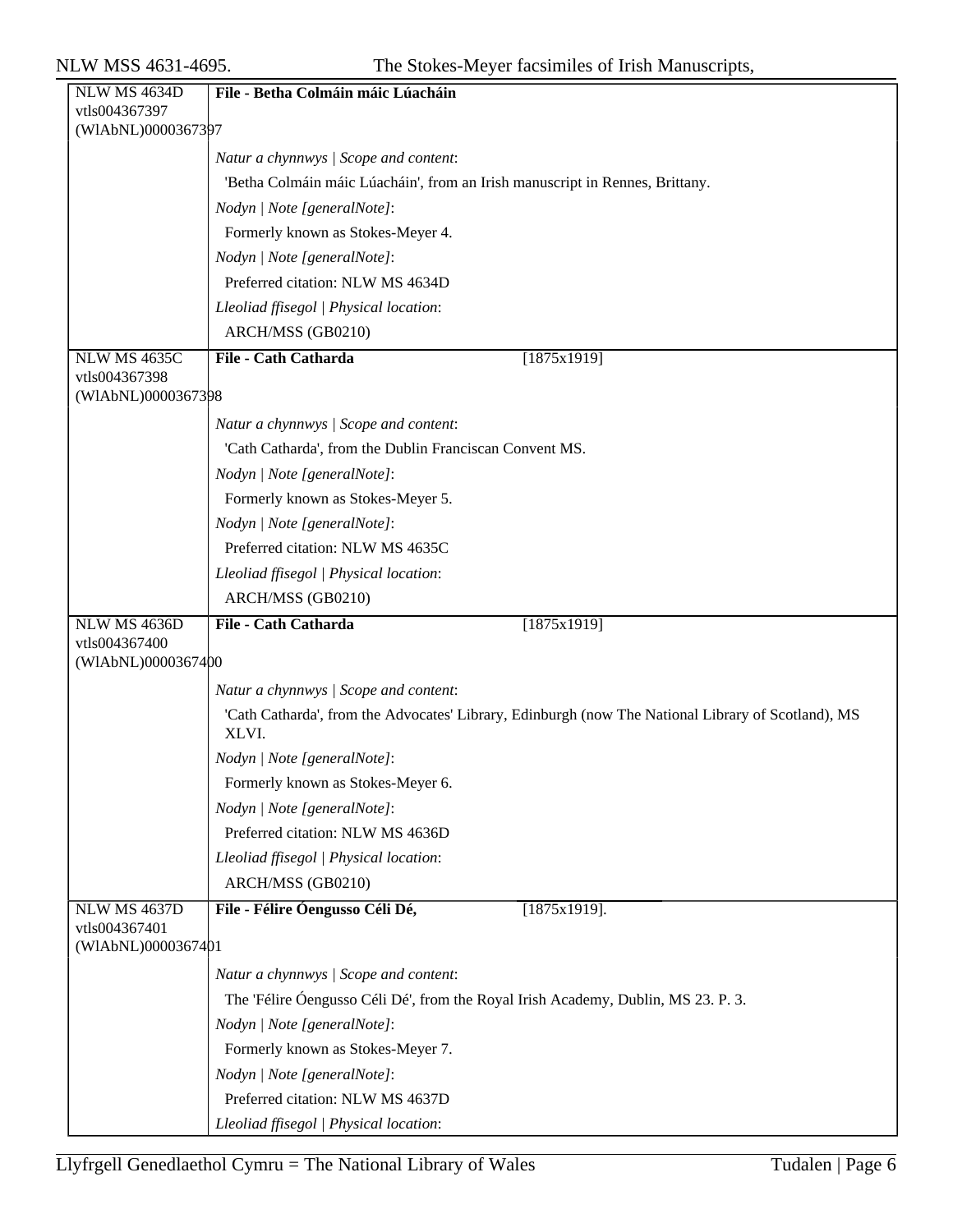|                                     | ARCH/MSS (GB0210)                                                                                                                                                                                   |
|-------------------------------------|-----------------------------------------------------------------------------------------------------------------------------------------------------------------------------------------------------|
| NLW MS 4638C                        | <b>File - The Martyrology of Gorman</b><br>[1875x1919]                                                                                                                                              |
| vtls004367403<br>(WIAbNL)0000367403 |                                                                                                                                                                                                     |
|                                     |                                                                                                                                                                                                     |
|                                     | Natur a chynnwys / Scope and content:                                                                                                                                                               |
|                                     | The 'Félire' or Martyrology of Gorman, from Bibliothèque Royale, Brussels, MSS 5100-5104 (published<br>by the Henry Bradshaw Society in 1895).                                                      |
|                                     | Nodyn   Note [generalNote]:                                                                                                                                                                         |
|                                     | Formerly known as Stokes-Meyer 8.                                                                                                                                                                   |
|                                     | Nodyn   Note [generalNote]:                                                                                                                                                                         |
|                                     | Preferred citation: NLW MS 4638C                                                                                                                                                                    |
|                                     | Lleoliad ffisegol   Physical location:                                                                                                                                                              |
|                                     | ARCH/MSS (GB0210)                                                                                                                                                                                   |
| <b>NLW MS 4639C</b>                 | <b>File - Forus Focal ocus Derbshiur</b><br>[1875x1919]                                                                                                                                             |
| vtls004367406<br>(WIAbNL)0000367406 |                                                                                                                                                                                                     |
|                                     |                                                                                                                                                                                                     |
|                                     | Natur a chynnwys / Scope and content:                                                                                                                                                               |
|                                     | 'Forus Focal ocus Derbshiur', from MS 23.L.21 in the Royal Irish Academy, Dublin.                                                                                                                   |
|                                     | Nodyn   Note [generalNote]:                                                                                                                                                                         |
|                                     | Formerly known as Stokes-Meyer 9.                                                                                                                                                                   |
|                                     | Nodyn   Note [generalNote]:                                                                                                                                                                         |
|                                     | Preferred citation: NLW MS 4639C                                                                                                                                                                    |
|                                     | Lleoliad ffisegol   Physical location:                                                                                                                                                              |
|                                     | ARCH/MSS (GB0210)                                                                                                                                                                                   |
| NLW MS 4640E<br>vtls004367407       | File - Miscellany<br>[1875x1919]                                                                                                                                                                    |
| (WIAbNL)0000367407                  |                                                                                                                                                                                                     |
|                                     | Natur a chynnwys / Scope and content:                                                                                                                                                               |
|                                     | One page of the Carlsruhe 'Beda'; two pages of 'Cath Catharda' from a Cambridge MS; three pages of the<br>Cambrai homily; 'Fianna batar in Emain', etc. from Egerton MS 1782 in the British Museum. |
|                                     | Nodyn   Note [generalNote]:                                                                                                                                                                         |
|                                     | Formerly known as Stokes-Meyer 10.                                                                                                                                                                  |
|                                     | Nodyn   Note [generalNote]:                                                                                                                                                                         |
|                                     | Preferred citation: NLW MS 4640E                                                                                                                                                                    |
|                                     | Lleoliad ffisegol   Physical location:                                                                                                                                                              |
|                                     | ARCH/MSS (GB0210)                                                                                                                                                                                   |
| <b>NLW MS 4641B</b>                 | <b>File - The Stowe Missal</b><br>[1875x1919]                                                                                                                                                       |
| vtls004367409<br>(WIAbNL)0000367409 |                                                                                                                                                                                                     |
|                                     | Natur a chynnwys / Scope and content:                                                                                                                                                               |
|                                     | The Stowe Missal, from MS D.ii.3 in the Royal Irish Academy, Dublin.                                                                                                                                |
|                                     | Nodyn   Note [generalNote]:                                                                                                                                                                         |
|                                     | Formerly known as Stokes-Meyer 11.                                                                                                                                                                  |
|                                     | Nodyn   Note [generalNote]:                                                                                                                                                                         |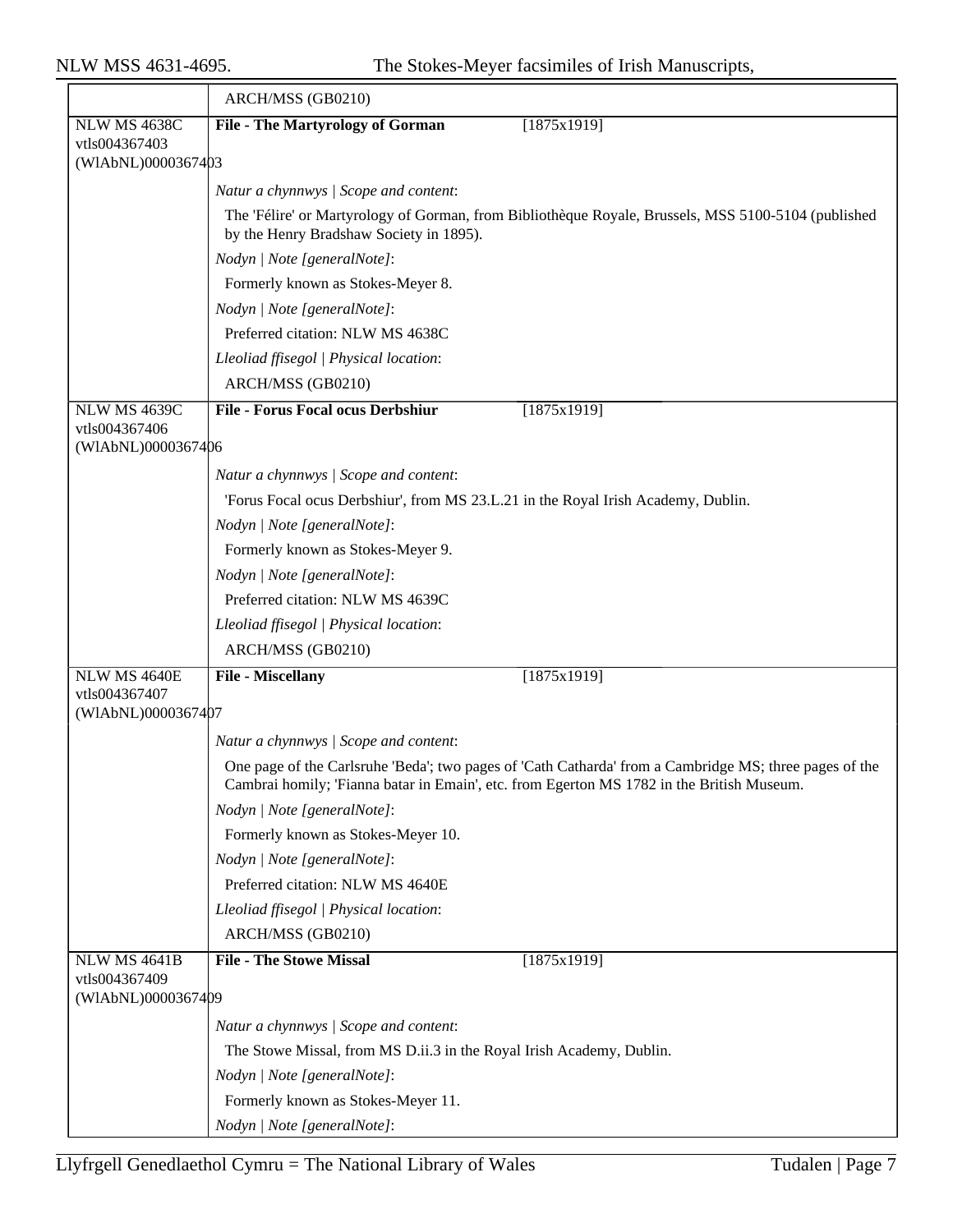|                                     | Preferred citation: NLW MS 4641B                                                                                         |  |
|-------------------------------------|--------------------------------------------------------------------------------------------------------------------------|--|
|                                     | Lleoliad ffisegol   Physical location:                                                                                   |  |
|                                     | ARCH/MSS (GB0210)                                                                                                        |  |
| <b>NLW MS 4642D</b>                 | <b>File - Amra Choluimb Chille</b><br>[1875x1919]                                                                        |  |
| vtls004367410                       |                                                                                                                          |  |
| (WIAbNL)0000367410                  |                                                                                                                          |  |
|                                     | Natur a chynnwys / Scope and content:                                                                                    |  |
|                                     | 'Amra Choluimb Chille', from Stowe MS C.iii.2 in the Royal Irish Academy, Dublin.                                        |  |
|                                     | Nodyn   Note [generalNote]:                                                                                              |  |
|                                     | Formerly known as Stokes-Meyer 12.                                                                                       |  |
|                                     | Nodyn   Note [generalNote]:                                                                                              |  |
|                                     | Preferred citation: NLW MS 4642D                                                                                         |  |
|                                     | Lleoliad ffisegol   Physical location:                                                                                   |  |
|                                     | ARCH/MSS (GB0210)                                                                                                        |  |
| NLW MS 4643A                        | <b>File - Stowe MS XIX</b><br>[1875x1919]                                                                                |  |
| vtls004367411<br>(WIAbNL)0000367411 |                                                                                                                          |  |
|                                     | Natur a chynnwys / Scope and content:                                                                                    |  |
|                                     | A glossary, being certain folios from Stowe MS XIX, now Royal Irish Academy, Dublin, MS C.i.2.                           |  |
|                                     | Nodyn   Note [generalNote]:                                                                                              |  |
|                                     | Formerly known as Stokes-Meyer 13.                                                                                       |  |
|                                     | Nodyn   Note [generalNote]:                                                                                              |  |
|                                     | Preferred citation: NLW MS 4643A                                                                                         |  |
|                                     | Lleoliad ffisegol   Physical location:                                                                                   |  |
|                                     | ARCH/MSS (GB0210)                                                                                                        |  |
| NLW MS 4644E                        | <b>File - Tochmarc Emire</b><br>[1875x1919]                                                                              |  |
| vtls004367412                       |                                                                                                                          |  |
| (WIAbNL)00003674 12                 |                                                                                                                          |  |
|                                     | Natur a chynnwys / Scope and content:                                                                                    |  |
|                                     | Tochmarc Emire', from Stowe MS 992, now D.iv.2 in the Royal Irish Academy, Dublin.                                       |  |
|                                     | Nodyn   Note [generalNote]:                                                                                              |  |
|                                     | Formerly known as Stokes-Meyer 14.                                                                                       |  |
|                                     | Nodyn   Note [generalNote]:                                                                                              |  |
|                                     | Preferred citation: NLW MS 4644E                                                                                         |  |
|                                     | Lleoliad ffisegol   Physical location:                                                                                   |  |
|                                     | ARCH/MSS (GB0210)                                                                                                        |  |
| NLW MS 4645A<br>vtls004367413       | File - Cóir Anmann<br>[1875x1919]                                                                                        |  |
| (WIAbNL)0000367413                  |                                                                                                                          |  |
|                                     | Natur a chynnwys / Scope and content:                                                                                    |  |
|                                     | 'Cóir Anmann', from MS H.3.18 in Trinity College, Dublin (MS No. 1337 in the catalogue compiled by<br>Abbott and Gwynn). |  |
|                                     | Nodyn   Note [generalNote]:                                                                                              |  |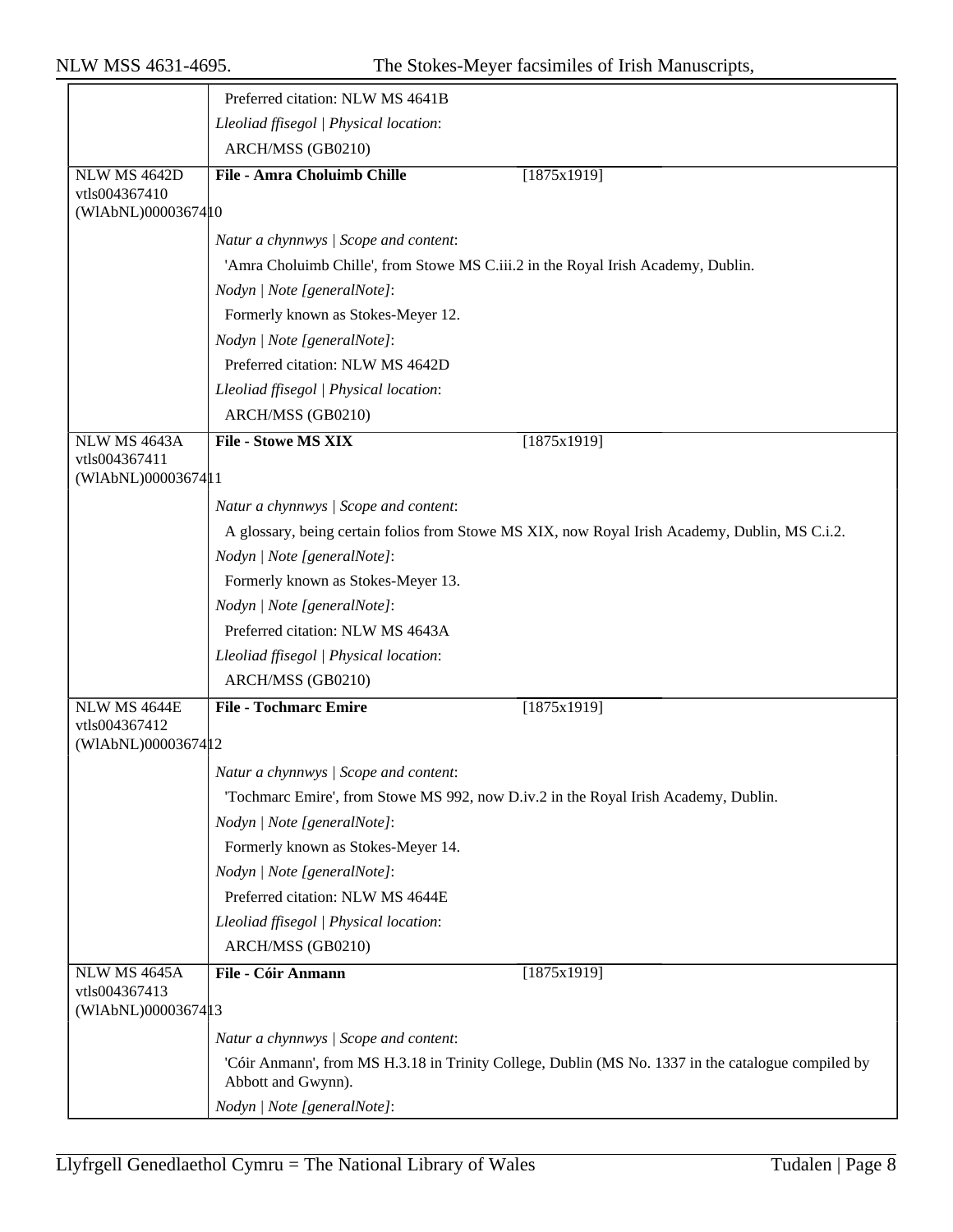|                                     | Formerly known as Stokes-Meyer 15.                                                   |                                                                                                      |
|-------------------------------------|--------------------------------------------------------------------------------------|------------------------------------------------------------------------------------------------------|
|                                     | Nodyn   Note [generalNote]:                                                          |                                                                                                      |
|                                     | Preferred citation: NLW MS 4645A                                                     |                                                                                                      |
|                                     | Lleoliad ffisegol   Physical location:                                               |                                                                                                      |
|                                     | ARCH/MSS (GB0210)                                                                    |                                                                                                      |
| NLW MS 4646D                        | File - Poetry and a law tract                                                        | [1875x1919]                                                                                          |
| vtls004367414                       |                                                                                      |                                                                                                      |
| (WIAbNL)00003674 14                 |                                                                                      |                                                                                                      |
|                                     | Natur a chynnwys / Scope and content:                                                |                                                                                                      |
|                                     | Trinity College, Dublin (MS No. 1337 in the catalogue compiled by Abbott and Gwynn). | Poetry by Fercertue and Amergin Glungeal and a law tract which appears on pp. 49-58 of MS H.3.18 in  |
|                                     | Nodyn   Note [generalNote]:                                                          |                                                                                                      |
|                                     | Formerly known as Stokes-Meyer 16.                                                   |                                                                                                      |
|                                     | Nodyn   Note [generalNote]:                                                          |                                                                                                      |
|                                     | Preferred citation: NLW MS 4646D                                                     |                                                                                                      |
|                                     | Lleoliad ffisegol   Physical location:                                               |                                                                                                      |
|                                     | ARCH/MSS (GB0210)                                                                    |                                                                                                      |
| NLW MS 4647D                        | <b>File - Cath Maige Tuired</b>                                                      | [1875x1919]                                                                                          |
| vtls004367415                       |                                                                                      |                                                                                                      |
| (WIAbNL)0000367415                  |                                                                                      |                                                                                                      |
|                                     | Natur a chynnwys / Scope and content:                                                |                                                                                                      |
|                                     | (MS No. 1319 in the catalogue compiled by Abbott and Gwynn).                         | 'Cath Maige Tuired' and 'Aided Aililla 7 Conaill Cernaig', from MS H.2.17 in Trinity College, Dublin |
|                                     | Nodyn   Note [generalNote]:                                                          |                                                                                                      |
|                                     | Formerly known as Stokes-Meyer 17.                                                   |                                                                                                      |
|                                     | Nodyn   Note [generalNote]:                                                          |                                                                                                      |
|                                     | Preferred citation: NLW MS 4647D                                                     |                                                                                                      |
|                                     | Lleoliad ffisegol   Physical location:                                               |                                                                                                      |
|                                     | ARCH/MSS (GB0210)                                                                    |                                                                                                      |
| <b>NLW MS 4648D</b>                 | <b>File - Dinnshenchas</b>                                                           | [1875x1919]                                                                                          |
| vtls004367416<br>(WIAbNL)0000367416 |                                                                                      |                                                                                                      |
|                                     | Natur a chynnwys / Scope and content:                                                |                                                                                                      |
|                                     | 'Dinnshenchas', from Rawlinson MS B 506, ff. 11-15 in the Bodleian Library, Oxford.  |                                                                                                      |
|                                     | Nodyn   Note [generalNote]:                                                          |                                                                                                      |
|                                     | Formerly known as Stokes-Meyer 18.                                                   |                                                                                                      |
|                                     | Nodyn   Note [generalNote]:                                                          |                                                                                                      |
|                                     | Preferred citation: NLW MS 4648D                                                     |                                                                                                      |
|                                     | Lleoliad ffisegol   Physical location:                                               |                                                                                                      |
|                                     | ARCH/MSS (GB0210)                                                                    |                                                                                                      |
| NLW MS 4649D                        | <b>File - Dinnshenchas</b>                                                           | [1875x1919]                                                                                          |
| vtls004367417                       |                                                                                      |                                                                                                      |
| (WIAbNL)0000367417                  |                                                                                      |                                                                                                      |
|                                     | Natur a chynnwys / Scope and content:                                                |                                                                                                      |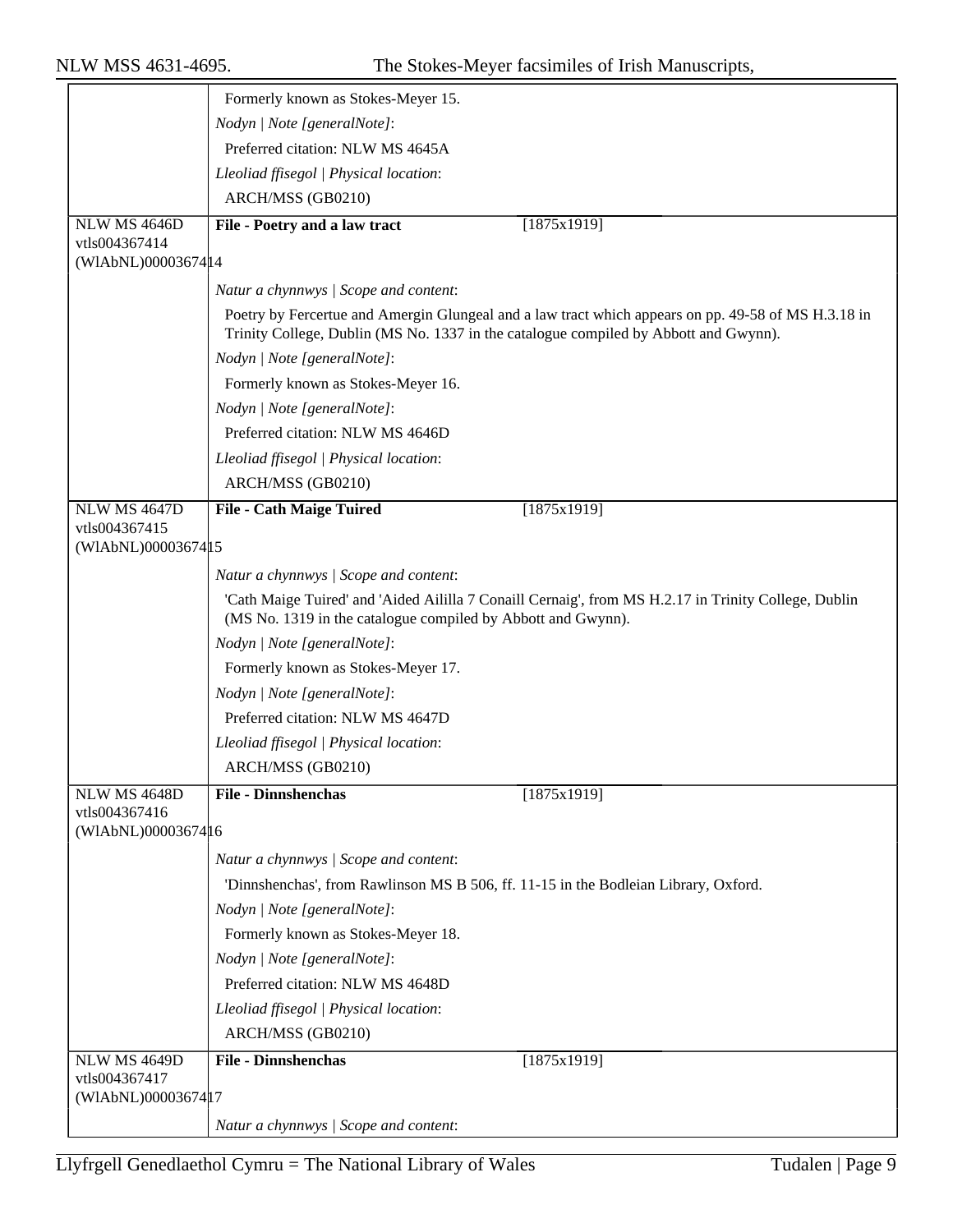|                                     | Dinnshenchas, from the Book of Lecan (Royal Irish Academy, Dublin MS 23.P.2).                                                                                                                         |
|-------------------------------------|-------------------------------------------------------------------------------------------------------------------------------------------------------------------------------------------------------|
|                                     | Nodyn   Note [generalNote]:                                                                                                                                                                           |
|                                     | Formerly known as Stokes-Meyer 19.                                                                                                                                                                    |
|                                     | Nodyn   Note [generalNote]:                                                                                                                                                                           |
|                                     | Preferred citation: NLW MS 4649D                                                                                                                                                                      |
|                                     |                                                                                                                                                                                                       |
|                                     | Lleoliad ffisegol   Physical location:                                                                                                                                                                |
|                                     | ARCH/MSS (GB0210)                                                                                                                                                                                     |
| NLW MS 4650E<br>vtls004367418       | File - The Bórama<br>[1875x1919]                                                                                                                                                                      |
| (WIAbNL)00003674 18                 |                                                                                                                                                                                                       |
|                                     | Natur a chynnwys / Scope and content:                                                                                                                                                                 |
|                                     | The 'Bórama' tract, from the Book of Lecan (Royal Irish Academy, Dublin MS 23.P.2).                                                                                                                   |
|                                     | Nodyn   Note [generalNote]:                                                                                                                                                                           |
|                                     | Formerly known as Stokes-Meyer 20.                                                                                                                                                                    |
|                                     | Nodyn   Note [generalNote]:                                                                                                                                                                           |
|                                     | Preferred citation: NLW MS 4650E                                                                                                                                                                      |
|                                     | Lleoliad ffisegol   Physical location:                                                                                                                                                                |
|                                     | ARCH/MSS (GB0210)                                                                                                                                                                                     |
| <b>NLW MS 4651E</b>                 | File - The Book of Uí Maine<br>[1875x1919]                                                                                                                                                            |
| vtls004367420                       |                                                                                                                                                                                                       |
| (WIAbNL)0000367420                  |                                                                                                                                                                                                       |
|                                     | Natur a chynnwys / Scope and content:                                                                                                                                                                 |
|                                     | Glossaries, etc. from ff. 174-188a of the Book of Uí Maine, otherwise called 'The Book of the O'Kelly's',<br>in the Royal Irish Academy, Dublin, of which a facsimile was pulished at Dublin in 1942. |
|                                     | Nodyn   Note [generalNote]:                                                                                                                                                                           |
|                                     | Formerly known as Stokes-Meyer 21.                                                                                                                                                                    |
|                                     | Nodyn   Note [generalNote]:                                                                                                                                                                           |
|                                     | Preferred citation: NLW MS 4651E                                                                                                                                                                      |
|                                     | Lleoliad ffisegol   Physical location:                                                                                                                                                                |
|                                     | ARCH/MSS (GB0210)                                                                                                                                                                                     |
| NLW MS 4652E                        | File - The Copenhagen (Irish) Law MS<br>[1875x1919]                                                                                                                                                   |
| vtls004367421                       |                                                                                                                                                                                                       |
| (WIAbNL)0000367421                  |                                                                                                                                                                                                       |
|                                     | Natur a chynnwys / Scope and content:                                                                                                                                                                 |
|                                     | Twelve pages of the Copenhagen (Irish) law codex, which formerly formed part of B. M. Egerton MS 88.                                                                                                  |
|                                     | Nodyn   Note [generalNote]:                                                                                                                                                                           |
|                                     | Formerly known as Stokes-Meyer 22.                                                                                                                                                                    |
|                                     | Nodyn   Note [generalNote]:                                                                                                                                                                           |
|                                     | Preferred citation: NLW MS 4652E                                                                                                                                                                      |
|                                     | Lleoliad ffisegol   Physical location:                                                                                                                                                                |
|                                     | ARCH/MSS (GB0210)                                                                                                                                                                                     |
| NLW MS 4653D                        | <b>File - Annals of Tigernach</b><br>[1875x1919]                                                                                                                                                      |
| vtls004367423<br>(WIAbNL)0000367423 |                                                                                                                                                                                                       |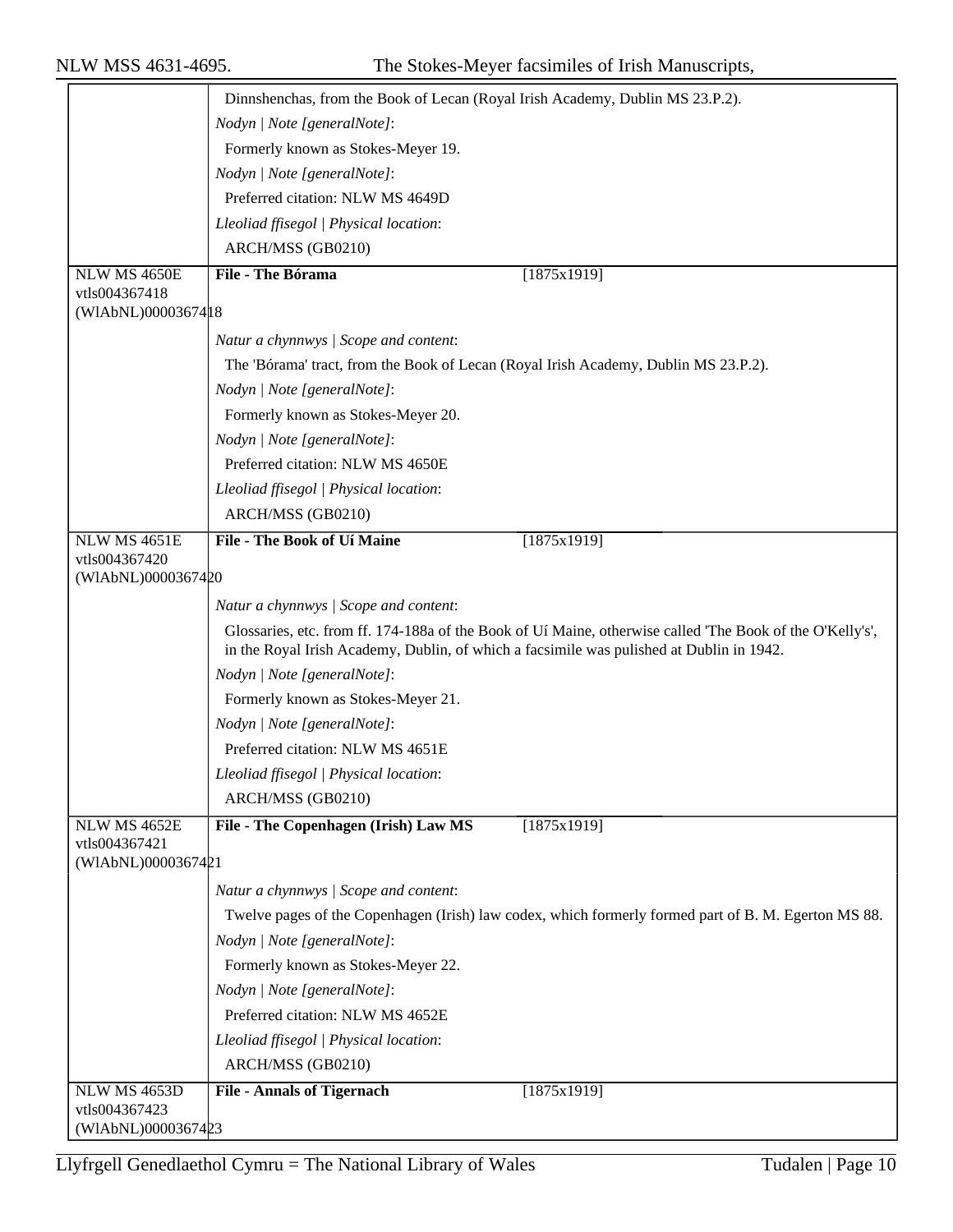|                                     | Natur a chynnwys / Scope and content:                                                                                                                                                                                                                                                                                                                                                                                                                                        |
|-------------------------------------|------------------------------------------------------------------------------------------------------------------------------------------------------------------------------------------------------------------------------------------------------------------------------------------------------------------------------------------------------------------------------------------------------------------------------------------------------------------------------|
|                                     | The Annals of Tigernach, from MS H.1.8 in Trinity College, Dublin (MS No. 1282 in the catalogue                                                                                                                                                                                                                                                                                                                                                                              |
|                                     | compiled by Abbott and Gwynn).                                                                                                                                                                                                                                                                                                                                                                                                                                               |
|                                     | Nodyn   Note [generalNote]:                                                                                                                                                                                                                                                                                                                                                                                                                                                  |
|                                     | Formerly known as Stokes-Meyer 23.                                                                                                                                                                                                                                                                                                                                                                                                                                           |
|                                     | Nodyn   Note [generalNote]:                                                                                                                                                                                                                                                                                                                                                                                                                                                  |
|                                     | Preferred citation: NLW MS 4653D                                                                                                                                                                                                                                                                                                                                                                                                                                             |
|                                     | Lleoliad ffisegol   Physical location:                                                                                                                                                                                                                                                                                                                                                                                                                                       |
|                                     | ARCH/MSS (GB0210)                                                                                                                                                                                                                                                                                                                                                                                                                                                            |
| <b>NLW MS 4654E</b>                 | <b>File - Annals of Tigernach</b><br>[1875x1919]                                                                                                                                                                                                                                                                                                                                                                                                                             |
| vtls004367424<br>(WIAbNL)0000367424 |                                                                                                                                                                                                                                                                                                                                                                                                                                                                              |
|                                     | Natur a chynnwys / Scope and content:                                                                                                                                                                                                                                                                                                                                                                                                                                        |
|                                     | The Annals of Tigernach, from Rawlinson MS B.488 in the Bodleian Library, Oxford.                                                                                                                                                                                                                                                                                                                                                                                            |
|                                     | Nodyn   Note [generalNote]:                                                                                                                                                                                                                                                                                                                                                                                                                                                  |
|                                     | Formerly known as Stokes-Meyer 24.                                                                                                                                                                                                                                                                                                                                                                                                                                           |
|                                     | Nodyn   Note [generalNote]:                                                                                                                                                                                                                                                                                                                                                                                                                                                  |
|                                     | Preferred citation: NLW MS 4654E                                                                                                                                                                                                                                                                                                                                                                                                                                             |
|                                     | Lleoliad ffisegol   Physical location:                                                                                                                                                                                                                                                                                                                                                                                                                                       |
|                                     | ARCH/MSS (GB0210)                                                                                                                                                                                                                                                                                                                                                                                                                                                            |
| <b>NLW MS 4655E</b>                 | <b>File - Annals of Tigernach</b><br>[1875x1919]                                                                                                                                                                                                                                                                                                                                                                                                                             |
| vtls004367425<br>(WIAbNL)0000367425 |                                                                                                                                                                                                                                                                                                                                                                                                                                                                              |
|                                     |                                                                                                                                                                                                                                                                                                                                                                                                                                                                              |
|                                     | Natur a chynnwys / Scope and content:                                                                                                                                                                                                                                                                                                                                                                                                                                        |
|                                     | The Annals of Tigernach, from Rawlinson MSS B. 502 (see facsimile published in 1919) and B. 488 in<br>the Bodleian Library, Oxford.                                                                                                                                                                                                                                                                                                                                          |
|                                     | Nodyn   Note [generalNote]:                                                                                                                                                                                                                                                                                                                                                                                                                                                  |
|                                     | Formerly known as Stokes-Meyer 25.                                                                                                                                                                                                                                                                                                                                                                                                                                           |
|                                     | Nodyn   Note [generalNote]:                                                                                                                                                                                                                                                                                                                                                                                                                                                  |
|                                     | Preferred citation: NLW MS 4655E                                                                                                                                                                                                                                                                                                                                                                                                                                             |
|                                     | Lleoliad ffisegol   Physical location:                                                                                                                                                                                                                                                                                                                                                                                                                                       |
|                                     | ARCH/MSS (GB0210)                                                                                                                                                                                                                                                                                                                                                                                                                                                            |
| <b>NLW MS 4656D</b>                 | File - The Yellow Book of Lecan and the<br>[1875x1919]                                                                                                                                                                                                                                                                                                                                                                                                                       |
| vtls004367426                       | <b>Book of Lecan</b>                                                                                                                                                                                                                                                                                                                                                                                                                                                         |
| (WIAbNL)0000367426                  |                                                                                                                                                                                                                                                                                                                                                                                                                                                                              |
|                                     | Natur a chynnwys / Scope and content:                                                                                                                                                                                                                                                                                                                                                                                                                                        |
|                                     | O'Mulcowry's Glossary taken from the Yellow Book of Lecan (MS H.2.16 in Trinity College, Dublin),<br>of which a facsimile was published in 1896, together with the parentage of Irish saints, a glossary, a<br>grammatical tract, a short characteristic of Saint Brigit and an account of how St Adamnán freed women<br>from military service, all taken from the Book of Lecan (MS 23.P.2 in the Royal Irish Academy, Dublin),<br>of which a facsimile was issued in 1937. |
|                                     | Nodyn   Note [generalNote]:                                                                                                                                                                                                                                                                                                                                                                                                                                                  |
|                                     | Formerly known as Stokes-Meyer 26.                                                                                                                                                                                                                                                                                                                                                                                                                                           |
|                                     | Nodyn   Note [generalNote]:                                                                                                                                                                                                                                                                                                                                                                                                                                                  |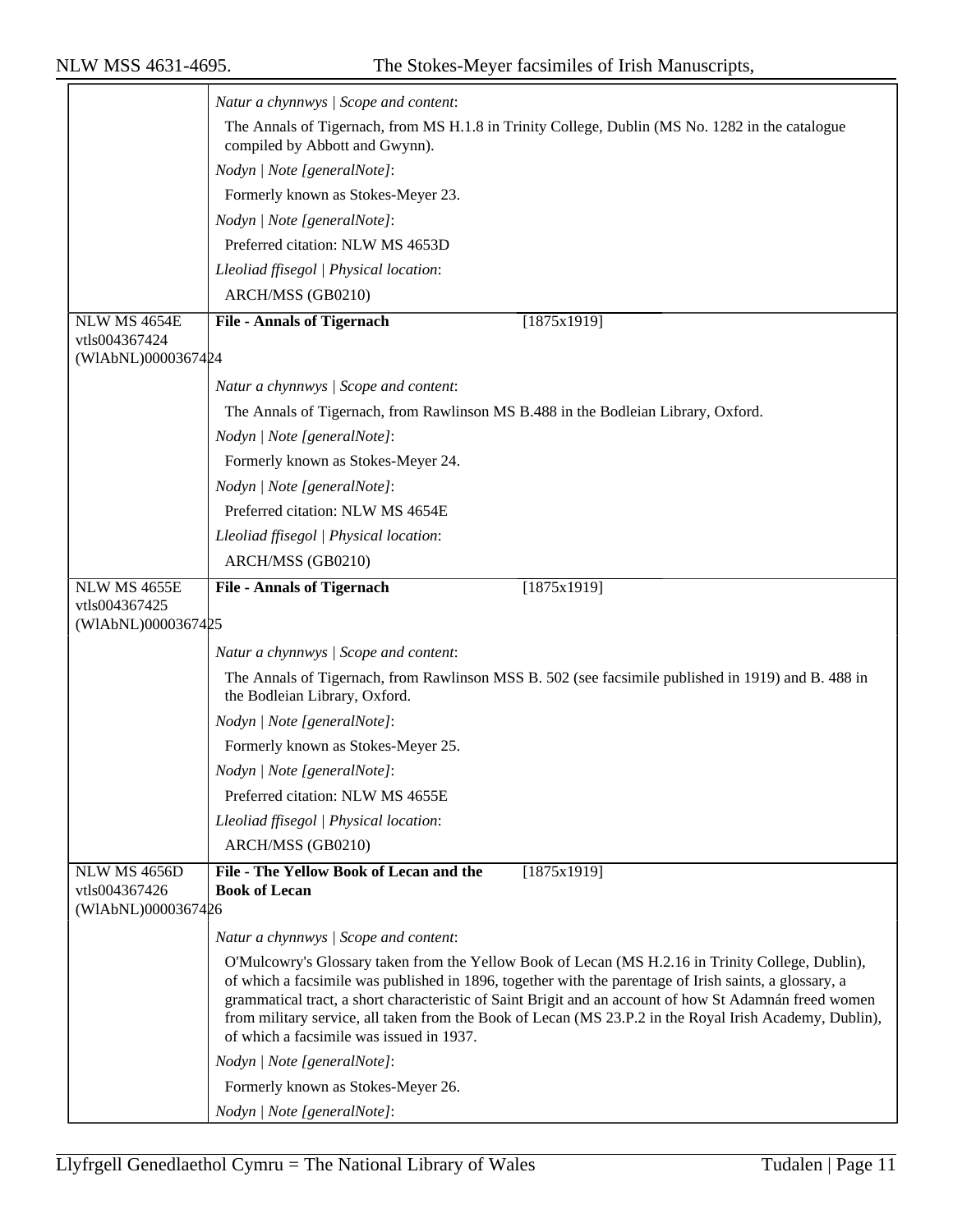|                                     | Preferred citation: NLW MS 4656D                                                                                                                                                                     |
|-------------------------------------|------------------------------------------------------------------------------------------------------------------------------------------------------------------------------------------------------|
|                                     | Lleoliad ffisegol   Physical location:                                                                                                                                                               |
|                                     | ARCH/MSS (GB0210)                                                                                                                                                                                    |
| <b>NLW MS 4657D</b>                 | File - Tenga Bithnua<br>[1875x1919]                                                                                                                                                                  |
| vtls004367427<br>(WIAbNL)0000367427 |                                                                                                                                                                                                      |
|                                     |                                                                                                                                                                                                      |
|                                     | Natur a chynnwys / Scope and content:                                                                                                                                                                |
|                                     | 'Tenga Bithnua', 'Dá Bron flatha nime', 'Betha Mochua', 'Betha Senáin maic Gerrcind', etc. from<br>Bibliothèque Nationale, Paris, MS Celt. et B.1.                                                   |
|                                     | Nodyn   Note [generalNote]:                                                                                                                                                                          |
|                                     | Formerly known as Stokes-Meyer 27.                                                                                                                                                                   |
|                                     | Nodyn   Note [generalNote]:                                                                                                                                                                          |
|                                     | Preferred citation: NLW MS 4657D                                                                                                                                                                     |
|                                     | Lleoliad ffisegol   Physical location:                                                                                                                                                               |
|                                     | ARCH/MSS (GB0210)                                                                                                                                                                                    |
| NLW MS 4658E                        | <b>File - The Laurentian glosses</b><br>[1875x1919]                                                                                                                                                  |
| vtls004367429<br>(WIAbNL)0000367429 |                                                                                                                                                                                                      |
|                                     | Natur a chynnwys / Scope and content:                                                                                                                                                                |
|                                     | One of two volumes containing folios 1-76b of the Laurentian MS Plutarch XLV, Codex 14 in Florence,                                                                                                  |
|                                     | containing glosses on Publius Vergilius Maro's (Virgil) (70-19 B.C.) Georgics, Eclogues, etc.<br>Nodyn   Note [generalNote]:                                                                         |
|                                     | Formerly known as Stokes-Meyer 28.                                                                                                                                                                   |
|                                     | Nodyn   Note [generalNote]:                                                                                                                                                                          |
|                                     | Preferred citation: NLW MS 4658E                                                                                                                                                                     |
|                                     | Lleoliad ffisegol   Physical location:                                                                                                                                                               |
|                                     | ARCH/MSS (GB0210)                                                                                                                                                                                    |
| <b>NLW MS 4659E</b>                 | <b>File - The Laurentian glosses</b><br>[1875x1919]                                                                                                                                                  |
| vtls004367430                       |                                                                                                                                                                                                      |
| (WIAbNL)0000367480                  |                                                                                                                                                                                                      |
|                                     | Natur a chynnwys / Scope and content:                                                                                                                                                                |
|                                     | One of two volumes containing folios 1-76b of the Laurentian MS Plutarch XLV, Codex 14 in Florence,<br>containing glosses on Publius Vergilius Maro's (Virgil) (70-19 B.C.) Georgics, Eclogues, etc. |
|                                     | Nodyn   Note [generalNote]:                                                                                                                                                                          |
|                                     | Formerly known as Stokes-Meyer 29.                                                                                                                                                                   |
|                                     | Nodyn   Note [generalNote]:                                                                                                                                                                          |
|                                     | Preferred citation: NLW MS 4659E                                                                                                                                                                     |
|                                     | Lleoliad ffisegol   Physical location:                                                                                                                                                               |
|                                     | ARCH/MSS (GB0210)                                                                                                                                                                                    |
| NLW MS 4660E                        | File - The Vienna, Milan and Carlsruhe<br>[1875x1919]                                                                                                                                                |
| vtls004367431                       | glosses                                                                                                                                                                                              |
| (WIAbNL)0000367481                  |                                                                                                                                                                                                      |
|                                     | Natur a chynnwys / Scope and content:                                                                                                                                                                |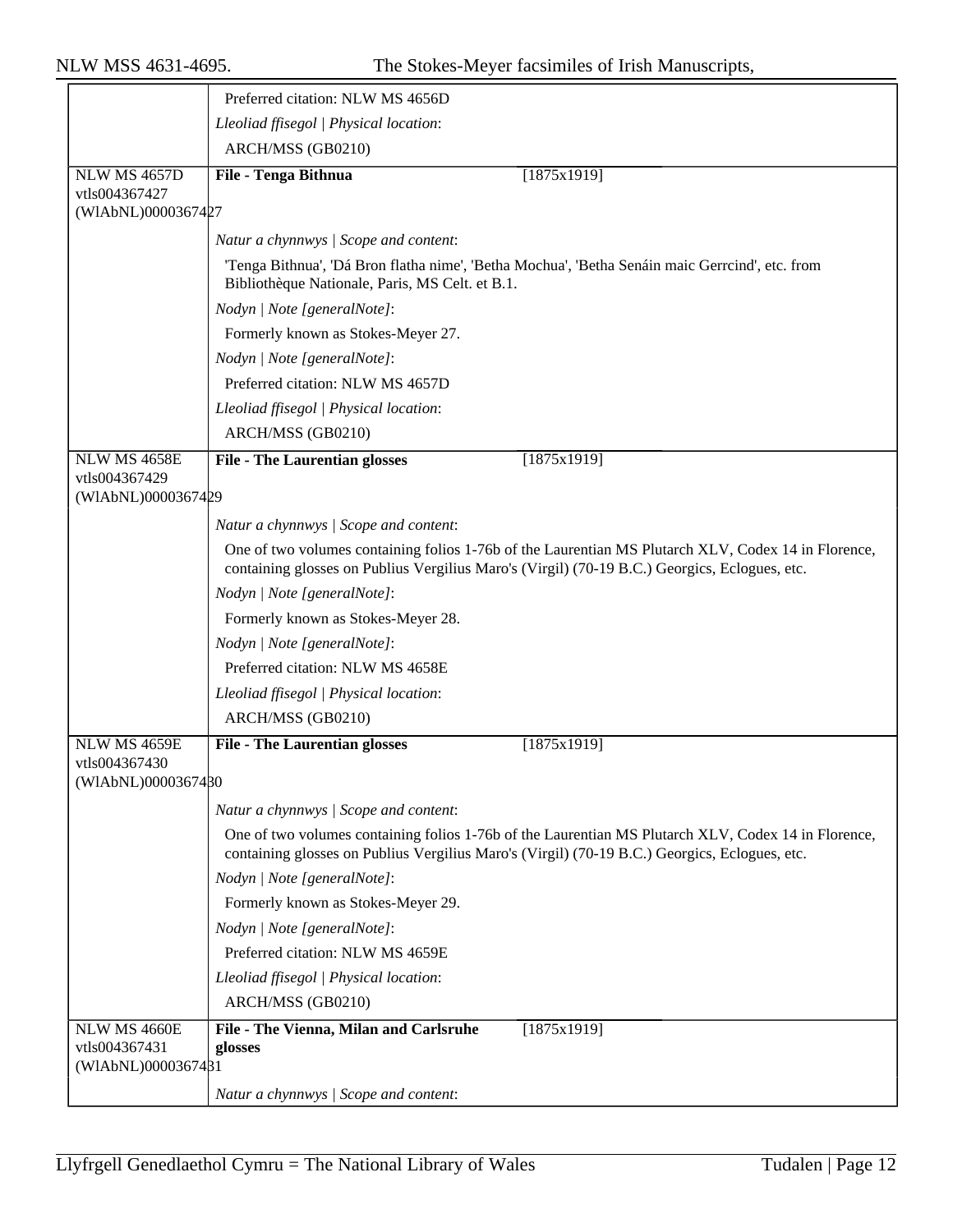|                     | Codex Bedae Vindobonensis, suppl. 2698, f. 2b, Codex Ambrosianus C.301, f. 1a, together with one<br>page of the Carlsruhe MS.                                                                                                    |
|---------------------|----------------------------------------------------------------------------------------------------------------------------------------------------------------------------------------------------------------------------------|
|                     | Nodyn   Note [generalNote]:                                                                                                                                                                                                      |
|                     | Formerly known as Stokes-Meyer 30.                                                                                                                                                                                               |
|                     | Nodyn   Note [generalNote]:                                                                                                                                                                                                      |
|                     | Preferred citation: NLW MS 4660E                                                                                                                                                                                                 |
|                     | Lleoliad ffisegol   Physical location:                                                                                                                                                                                           |
|                     | ARCH/MSS (GB0210)                                                                                                                                                                                                                |
| <b>NLW MS 4661C</b> | File - Aided Chonaill Chernaig, &c.<br>[1875x1919]                                                                                                                                                                               |
| vtls004367432       |                                                                                                                                                                                                                                  |
| (WIAbNL)0000367482  |                                                                                                                                                                                                                                  |
|                     | Natur a chynnwys / Scope and content:                                                                                                                                                                                            |
|                     | Extracts from the Tripartite Life of St Patrick from MS H.3.18, also 'Aided Chonaill Chernaig' from MS<br>H.2.17, both in Trinity College, Dublin (MSS Nos 1337 and 1319 in the catalogue compiled by Gwynn<br>and Abbott), etc. |
|                     | Nodyn   Note [generalNote]:                                                                                                                                                                                                      |
|                     | Formerly known as Stokes-Meyer 31.                                                                                                                                                                                               |
|                     | Nodyn   Note [generalNote]:                                                                                                                                                                                                      |
|                     | Preferred citation: NLW MS 4661C                                                                                                                                                                                                 |
|                     | Lleoliad ffisegol   Physical location:                                                                                                                                                                                           |
|                     | ARCH/MSS (GB0210)                                                                                                                                                                                                                |
| NLW MS 4662E        | File - Miscellany<br>[1875x1919]                                                                                                                                                                                                 |
| vtls004367433       |                                                                                                                                                                                                                                  |
| (WIAbNL)0000367433  |                                                                                                                                                                                                                                  |
|                     | Natur a chynnwys / Scope and content:                                                                                                                                                                                            |
|                     | A miscellany, including pp. 1-14 of Stowe MS XII (cf. NLW MS 4633E), Rawlinson B.512, f. 45a, one<br>opening from the Book of the Dean of Lismore, etc.                                                                          |
|                     | Nodyn   Note [generalNote]:                                                                                                                                                                                                      |
|                     | Formerly known as Stokes-Meyer 32.                                                                                                                                                                                               |
|                     | Nodyn   Note [generalNote]:                                                                                                                                                                                                      |
|                     | Preferred citation: NLW MS 4662E                                                                                                                                                                                                 |
|                     | Lleoliad ffisegol   Physical location:                                                                                                                                                                                           |
|                     | ARCH/MSS (GB0210)                                                                                                                                                                                                                |
| NLW MS 4663E        | <b>File - The Book of Leinster</b><br>[1875x1919]                                                                                                                                                                                |
| vtls004367434       |                                                                                                                                                                                                                                  |
| (WIAbNL)0000367484  |                                                                                                                                                                                                                                  |
|                     | Natur a chynnwys / Scope and content:                                                                                                                                                                                            |
|                     | Pages 119-22 of the Book of Leinster, i.e. MS H.2.18 in Trinity College, Dublin (MS No. 1339 in the<br>catalogue compiled by Abbott and Gwynn), of which a facsimile was published at Dublin in 1880.                            |
|                     | Nodyn   Note [generalNote]:                                                                                                                                                                                                      |
|                     | Formerly known as Stokes-Meyer 33.                                                                                                                                                                                               |
|                     | Nodyn   Note [generalNote]:                                                                                                                                                                                                      |
|                     | Preferred citation: NLW MS 4663E                                                                                                                                                                                                 |
|                     | Lleoliad ffisegol   Physical location:                                                                                                                                                                                           |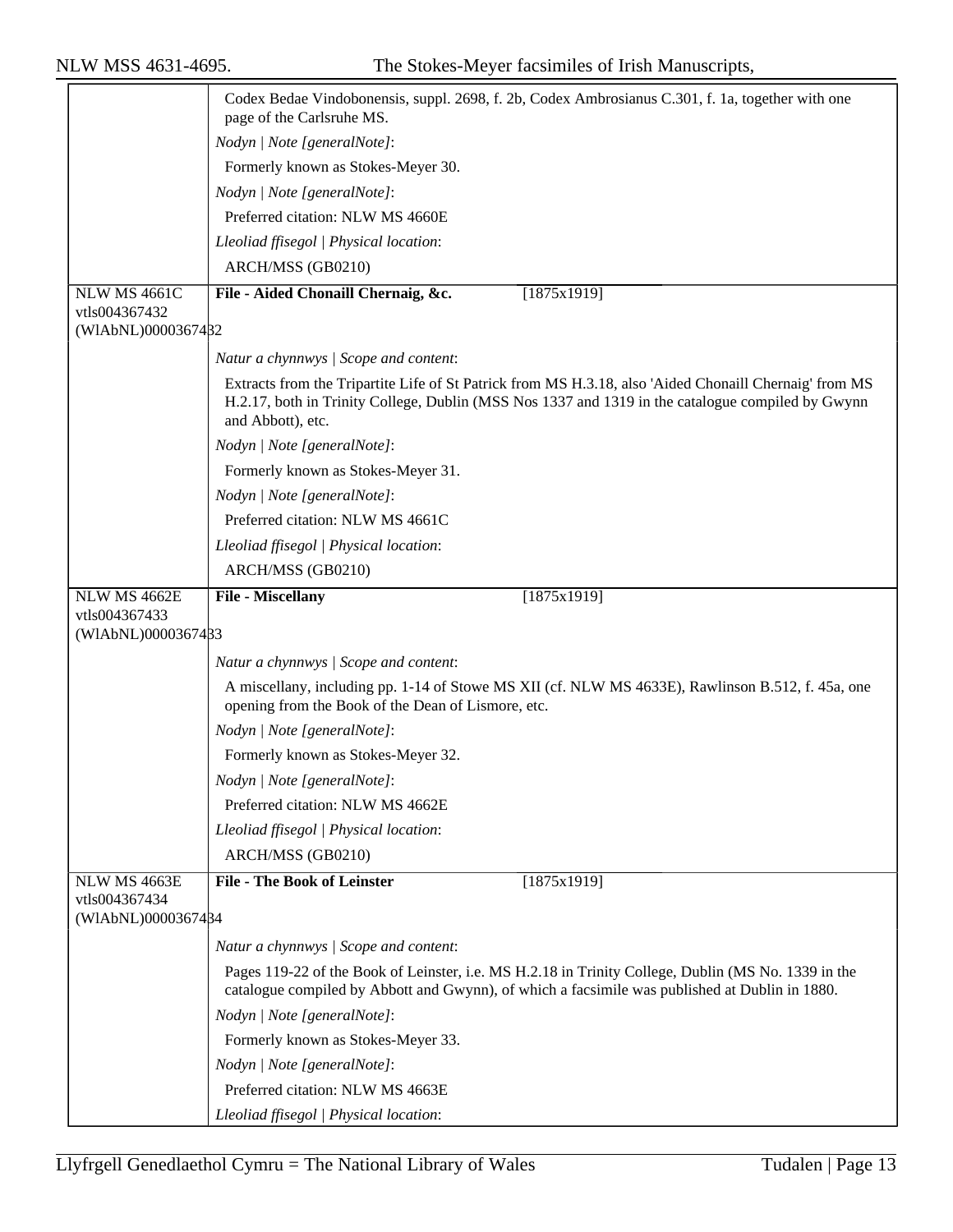|                                     | ARCH/MSS (GB0210)                                                                                                                                                                                                                                                                                                                                                |
|-------------------------------------|------------------------------------------------------------------------------------------------------------------------------------------------------------------------------------------------------------------------------------------------------------------------------------------------------------------------------------------------------------------|
| <b>NLW MS 4664D</b>                 | File - Oitte na Curad<br>[1875x1919]                                                                                                                                                                                                                                                                                                                             |
| vtls004367436<br>(WIAbNL)0000367486 |                                                                                                                                                                                                                                                                                                                                                                  |
|                                     |                                                                                                                                                                                                                                                                                                                                                                  |
|                                     | Natur a chynnwys / Scope and content:                                                                                                                                                                                                                                                                                                                            |
|                                     | 'Oitte na Curad' ['Oidhidh na gCuradh' in Dinneen's Keating II, 221] from Edinburgh MS XL (in the<br>National Library of Scotland).                                                                                                                                                                                                                              |
|                                     | Nodyn   Note [generalNote]:                                                                                                                                                                                                                                                                                                                                      |
|                                     | Formerly known as Stokes-Meyer 34.                                                                                                                                                                                                                                                                                                                               |
|                                     | Nodyn   Note [generalNote]:                                                                                                                                                                                                                                                                                                                                      |
|                                     | Preferred citation: NLW MS 4664D                                                                                                                                                                                                                                                                                                                                 |
|                                     | Lleoliad ffisegol   Physical location:                                                                                                                                                                                                                                                                                                                           |
|                                     | ARCH/MSS (GB0210)                                                                                                                                                                                                                                                                                                                                                |
| NLW MS 4665E                        | <b>File - Miscellany</b><br>[1875x1919]                                                                                                                                                                                                                                                                                                                          |
| vtls004367437<br>(WIAbNL)0000367487 |                                                                                                                                                                                                                                                                                                                                                                  |
|                                     |                                                                                                                                                                                                                                                                                                                                                                  |
|                                     | Natur a chynnwys / Scope and content:                                                                                                                                                                                                                                                                                                                            |
|                                     | A miscellany containing some prints of the Book of St Chad (formerly at Llandaff, now at Lichfield), the<br>Oxford Liber Commonei and Ovid, etc. (= Auct. F4.32 - the Codex Oxoniensis prior of Zeuss - in the<br>Bodleian Library, Oxford), Bibliothèque Nationale (Paris) MS lat. 11411 and Vatican MS Ottob. 1474;<br>nearly all extracts containing glosses. |
|                                     | Nodyn   Note [generalNote]:                                                                                                                                                                                                                                                                                                                                      |
|                                     | Formerly known as Stokes-Meyer 35.                                                                                                                                                                                                                                                                                                                               |
|                                     | Nodyn   Note [generalNote]:                                                                                                                                                                                                                                                                                                                                      |
|                                     | Preferred citation: NLW MS 4665E                                                                                                                                                                                                                                                                                                                                 |
|                                     | Lleoliad ffisegol   Physical location:                                                                                                                                                                                                                                                                                                                           |
|                                     | ARCH/MSS (GB0210)                                                                                                                                                                                                                                                                                                                                                |
| NLW MS 4666E                        | File - Miscellany<br>[1875x1919]                                                                                                                                                                                                                                                                                                                                 |
| vtls004367438                       |                                                                                                                                                                                                                                                                                                                                                                  |
| (WIAbNL)0000367488                  |                                                                                                                                                                                                                                                                                                                                                                  |
|                                     | Natur a chynnwys / Scope and content:                                                                                                                                                                                                                                                                                                                            |
|                                     | Miscellaneous prints of the Luxembourg folio, Copenhagen, Vatican, Royal Irish Academy and other<br>manuscripts.                                                                                                                                                                                                                                                 |
|                                     | Nodyn   Note [generalNote]:                                                                                                                                                                                                                                                                                                                                      |
|                                     | Formerly known as Stokes-Meyer 36.                                                                                                                                                                                                                                                                                                                               |
|                                     | Nodyn   Note [generalNote]:                                                                                                                                                                                                                                                                                                                                      |
|                                     | Preferred citation: NLW MS 4666E                                                                                                                                                                                                                                                                                                                                 |
|                                     | Lleoliad ffisegol   Physical location:                                                                                                                                                                                                                                                                                                                           |
|                                     | ARCH/MSS (GB0210)                                                                                                                                                                                                                                                                                                                                                |
| <b>NLW MS 4667C</b>                 | <b>File - Miscellany</b><br>[1875x1919]                                                                                                                                                                                                                                                                                                                          |
| vtls004367439                       |                                                                                                                                                                                                                                                                                                                                                                  |
| (WIAbNL)0000367489                  |                                                                                                                                                                                                                                                                                                                                                                  |
|                                     | Natur a chynnwys / Scope and content:                                                                                                                                                                                                                                                                                                                            |
|                                     | Miscellaneous prints, mainly of glosses, including some of Vienna, Bamberg, Fulda and Bibliothèque<br>Nationale (Paris) manuscripts.                                                                                                                                                                                                                             |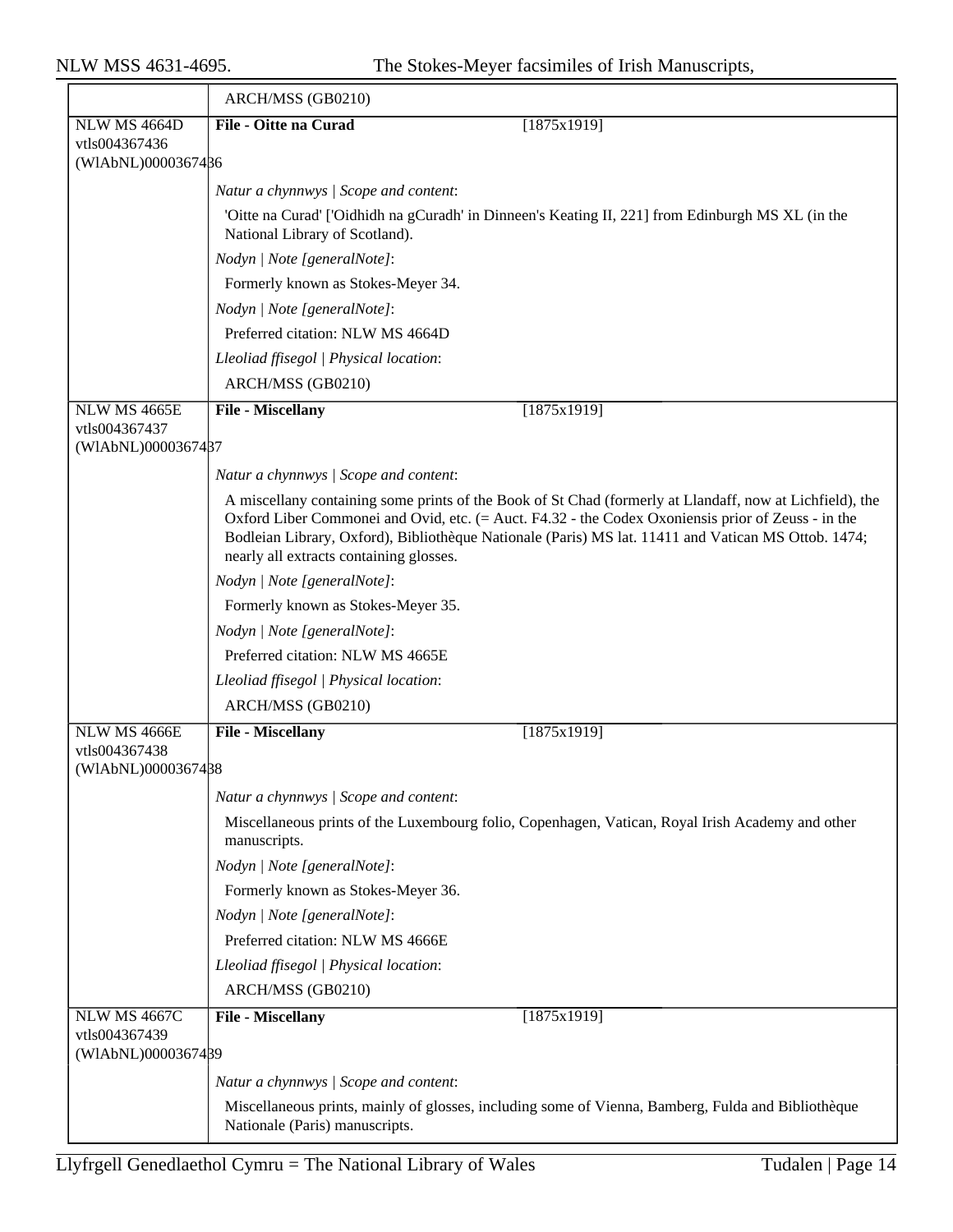|                                     | Nodyn   Note [generalNote]:                                                             |             |
|-------------------------------------|-----------------------------------------------------------------------------------------|-------------|
|                                     | Formerly known as Stokes-Meyer 37.                                                      |             |
|                                     | Nodyn   Note [generalNote]:                                                             |             |
|                                     | Preferred citation: NLW MS 4667C                                                        |             |
|                                     | Lleoliad ffisegol   Physical location:                                                  |             |
|                                     | ARCH/MSS (GB0210)                                                                       |             |
| NLW MS 4668E                        | File - Félire Óengusso Céli Dé                                                          | [1875x1919] |
| vtls004367440<br>(WIAbNL)0000367440 |                                                                                         |             |
|                                     | Natur a chynnwys / Scope and content:                                                   |             |
|                                     | The 'Félire Óengusso Céli Dé', from Rawlinson MS B.512 in the Bodleian Library, Oxford. |             |
|                                     | Nodyn   Note [generalNote]:                                                             |             |
|                                     | Formerly known as Stokes-Meyer 38.                                                      |             |
|                                     | Nodyn   Note [generalNote]:                                                             |             |
|                                     | Preferred citation: NLW MS 4668E                                                        |             |
|                                     | Lleoliad ffisegol   Physical location:                                                  |             |
|                                     | ARCH/MSS (GB0210)                                                                       |             |
| NLW MS 4669D                        | <b>File - Dinnshenchas</b>                                                              | [1875x1919] |
| vtls004367444                       |                                                                                         |             |
| (WIAbNL)0000367444                  |                                                                                         |             |
|                                     | Natur a chynnwys / Scope and content:                                                   |             |
|                                     | 'Dinnshenchas', from the Rennes, Brittany Irish MS.                                     |             |
|                                     | Nodyn   Note [generalNote]:                                                             |             |
|                                     | Formerly known as Stokes-Meyer 39.                                                      |             |
|                                     | Nodyn   Note [generalNote]:                                                             |             |
|                                     | Preferred citation: NLW MS 4669D                                                        |             |
|                                     | Lleoliad ffisegol   Physical location:                                                  |             |
|                                     | ARCH/MSS (GB0210)                                                                       |             |
| <b>NLW MS 4670E</b>                 | File - Félire Óengusso Céli Dé                                                          | [1875x1919] |
| vtls004367446<br>(WIAbNL)0000367446 |                                                                                         |             |
|                                     | Natur a chynnwys / Scope and content:                                                   |             |
|                                     | The 'Félire Óengusso Céli Dé', from the Dublin Franciscan Convent MS.                   |             |
|                                     | Nodyn   Note [generalNote]:                                                             |             |
|                                     | Formerly known as Stokes-Meyer 40.                                                      |             |
|                                     | Nodyn   Note [generalNote]:                                                             |             |
|                                     | Preferred citation: NLW MS 4670E                                                        |             |
|                                     | Lleoliad ffisegol   Physical location:                                                  |             |
|                                     | ARCH/MSS (GB0210)                                                                       |             |
| <b>NLW MS 4671D</b>                 | File - Togail Bruidne Dá Derga                                                          | [1875x1919] |
| vtls004367448<br>(WIAbNL)0000367448 |                                                                                         |             |
|                                     | Natur a chynnwys / Scope and content:                                                   |             |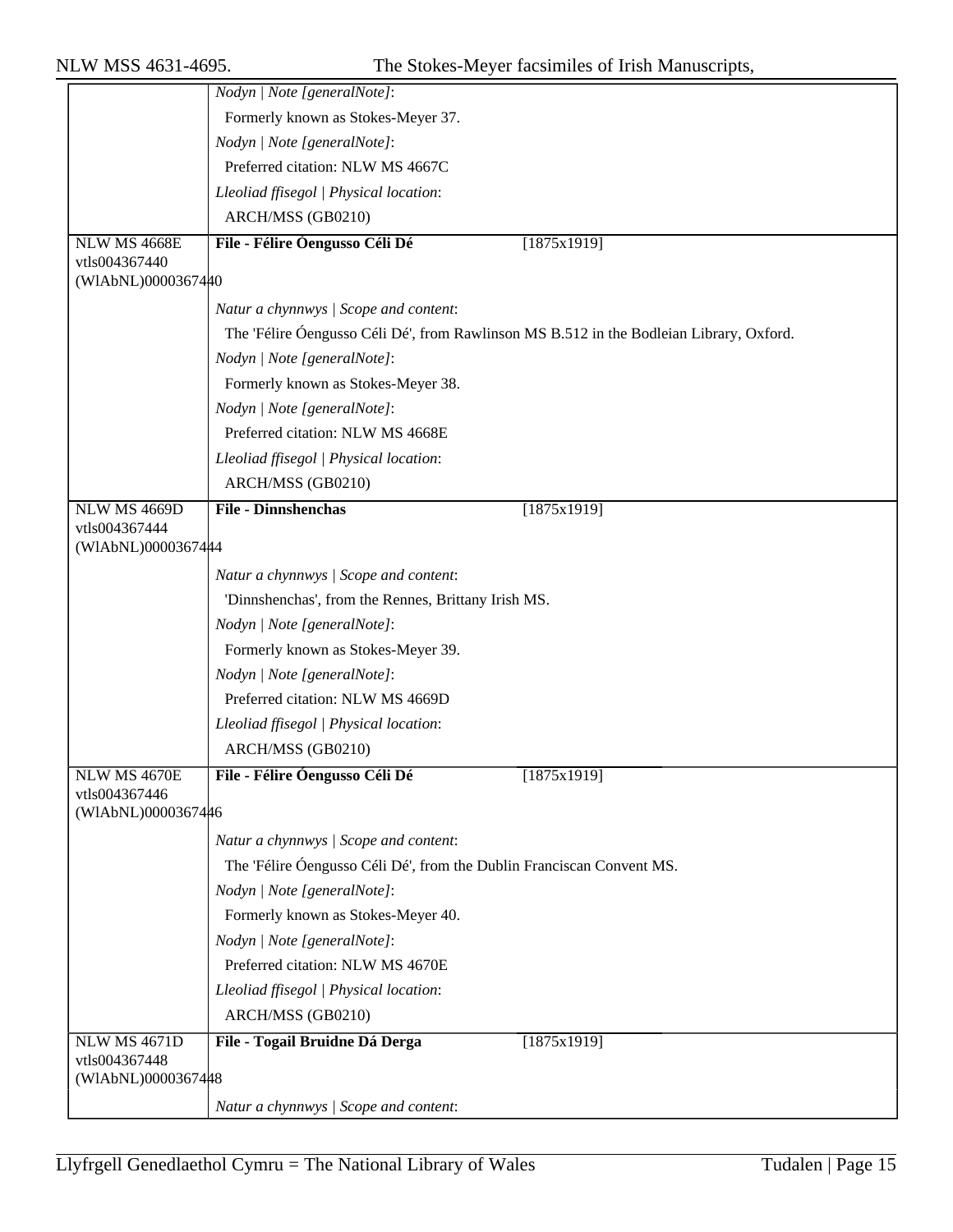|                                     | Togail Bruidne Dá Derga', from Stowe MS 992, now MS D.iv.2 in the Royal Irish Academy, Dublin,<br>and from the Book of Fermoy. |
|-------------------------------------|--------------------------------------------------------------------------------------------------------------------------------|
|                                     | Nodyn   Note [generalNote]:                                                                                                    |
|                                     | Formerly known as Stokes-Meyer 41.                                                                                             |
|                                     | Nodyn   Note [generalNote]:                                                                                                    |
|                                     | Preferred citation: NLW MS 4671D                                                                                               |
|                                     | Lleoliad ffisegol   Physical location:                                                                                         |
|                                     | ARCH/MSS (GB0210)                                                                                                              |
| <b>NLW MS 4672E</b>                 | File - Esnada Tige Buchet & Scél Baili<br>[1875x1919]                                                                          |
| vtls004367449                       | Binnbérlaig                                                                                                                    |
| (WIAbNL)0000367449                  |                                                                                                                                |
|                                     | Natur a chynnwys / Scope and content:                                                                                          |
|                                     | 'Esnada Tige Buchet', 'Scél Baili Binnbérlaig' and other texts from Rawlinson MS B.512 in the Bodleian<br>Library, Oxford.     |
|                                     | Nodyn   Note [generalNote]:                                                                                                    |
|                                     | Formerly known as Stokes-Meyer 42.                                                                                             |
|                                     | Nodyn   Note [generalNote]:                                                                                                    |
|                                     | Preferred citation: NLW MS 4672E                                                                                               |
|                                     | Lleoliad ffisegol   Physical location:                                                                                         |
|                                     | ARCH/MSS (GB0210)                                                                                                              |
| <b>NLW MS 4673D</b>                 | File - Baile in Scáil & Scél Muicce Maic<br>[1875x1919]                                                                        |
| vtls004367450                       | Datho                                                                                                                          |
| (WIAbNL)0000367450                  |                                                                                                                                |
|                                     | Natur a chynnwys / Scope and content:                                                                                          |
|                                     | 'Baile in Scáil' and 'Scél Muicce Maic Datho', from Rawlinson MS B.512 in the Bodleian Library,<br>Oxford.                     |
|                                     | Nodyn   Note [generalNote]:                                                                                                    |
|                                     | Formerly known as Stokes-Meyer 43.                                                                                             |
|                                     | Nodyn   Note [generalNote]:                                                                                                    |
|                                     | Preferred citation: NLW MS 4673D                                                                                               |
|                                     | Lleoliad ffisegol   Physical location:                                                                                         |
|                                     | ARCH/MSS (GB0210)                                                                                                              |
| NLW MS 4674F                        | File - Félire Óengusso Céli Dé<br>[1875x1919]                                                                                  |
| vtls004367451<br>(WIAbNL)0000367451 |                                                                                                                                |
|                                     | Natur a chynnwys / Scope and content:                                                                                          |
|                                     | The 'Félire Óengusso Céli Dé', from Rawlinson MS B.505 in the Bodleian Library, Oxford.                                        |
|                                     | Nodyn   Note [generalNote]:                                                                                                    |
|                                     | Formerly known as Stokes-Meyer 44.                                                                                             |
|                                     | Nodyn   Note [generalNote]:                                                                                                    |
|                                     | Preferred citation: NLW MS 4674F                                                                                               |
|                                     | Lleoliad ffisegol   Physical location:                                                                                         |
|                                     | ARCH/MSS (GB0210)                                                                                                              |
|                                     |                                                                                                                                |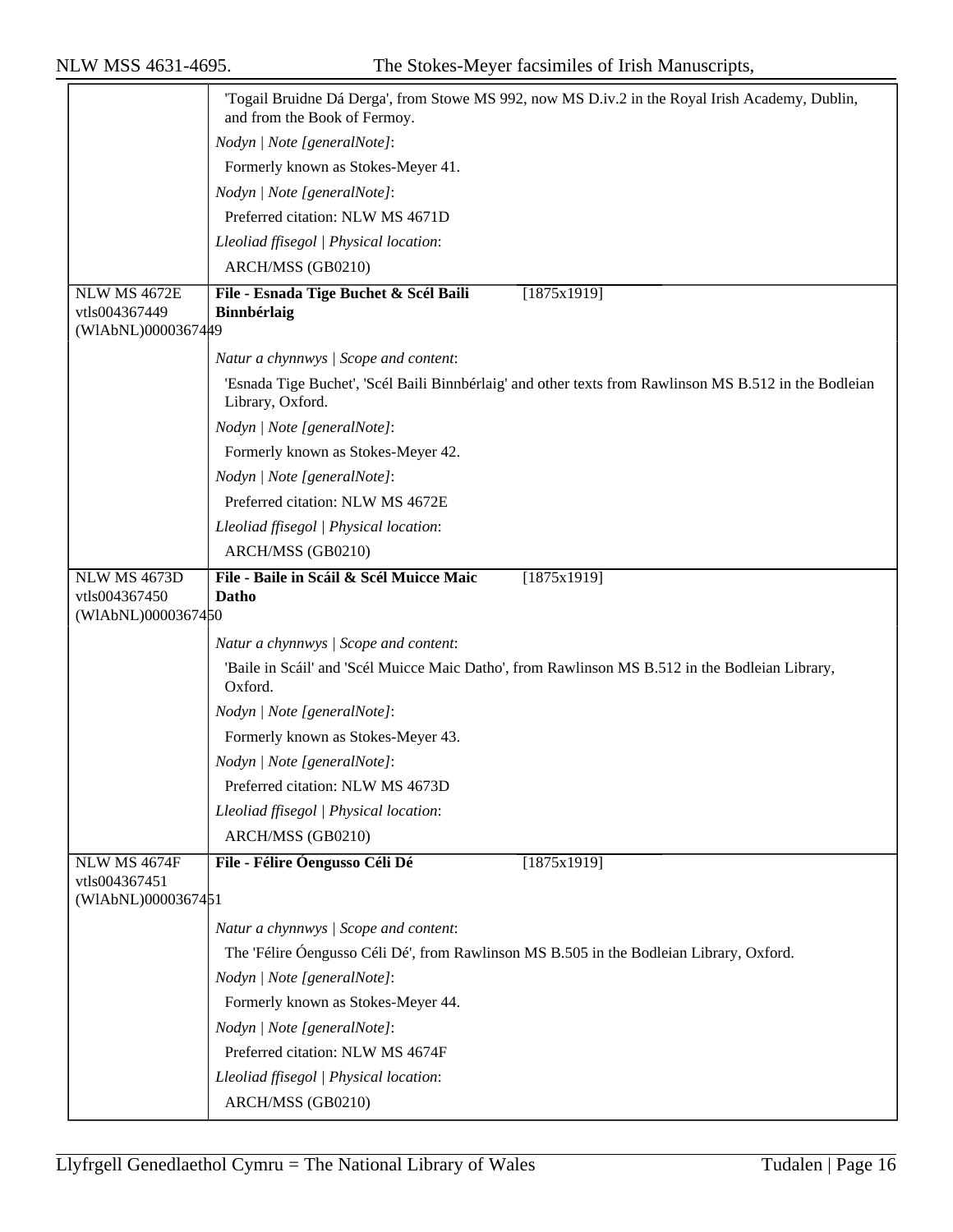| <b>NLW MS 4675F</b>                 | [1875x1919]<br>File - Félire Óengusso Céli Dé                                                                                        |  |
|-------------------------------------|--------------------------------------------------------------------------------------------------------------------------------------|--|
| vtls004367453                       |                                                                                                                                      |  |
| (WIAbNL)0000367453                  |                                                                                                                                      |  |
|                                     | Natur a chynnwys / Scope and content:                                                                                                |  |
|                                     | The 'Félire Óengusso Céli Dé', from Laud MS 610 in the Bodleian Library, Oxford.                                                     |  |
|                                     | Nodyn   Note [generalNote]:                                                                                                          |  |
|                                     | Formerly known as Stokes-Meyer 45.                                                                                                   |  |
|                                     | Nodyn   Note [generalNote]:                                                                                                          |  |
|                                     | Preferred citation: NLW MS 4675F                                                                                                     |  |
|                                     | Lleoliad ffisegol   Physical location:                                                                                               |  |
|                                     | ARCH/MSS (GB0210)                                                                                                                    |  |
| NLW MS 4676E                        | <b>File - Prosody</b><br>[1875x1919]                                                                                                 |  |
| vtls004367454                       |                                                                                                                                      |  |
| (WIAbNL)0000367454                  |                                                                                                                                      |  |
|                                     | Natur a chynnwys / Scope and content:                                                                                                |  |
|                                     | Folios 82a, 82b and 90a-92b of Laud MS 610 in the Bodleian Library, Oxford.                                                          |  |
|                                     | Nodyn   Note [generalNote]:                                                                                                          |  |
|                                     | Formerly known as Stokes-Meyer 46.                                                                                                   |  |
|                                     | Nodyn   Note [generalNote]:                                                                                                          |  |
|                                     | Preferred citation: NLW MS 4676E                                                                                                     |  |
|                                     | Lleoliad ffisegol   Physical location:                                                                                               |  |
|                                     | ARCH/MSS (GB0210)                                                                                                                    |  |
| <b>NLW MS 4677F</b>                 | <b>File - Cath Almaine</b><br>[1875x1919]                                                                                            |  |
| vtls004367464                       |                                                                                                                                      |  |
| (WIAbNL)0000367464                  |                                                                                                                                      |  |
|                                     | Natur a chynnwys / Scope and content:                                                                                                |  |
|                                     | 'Cath Almaine', from the Book of Fermoy in the Royal Irish Academy, Dublin.                                                          |  |
|                                     | Nodyn   Note [generalNote]:                                                                                                          |  |
|                                     | Formerly known as Stokes-Meyer 47.                                                                                                   |  |
|                                     | Nodyn   Note [generalNote]:                                                                                                          |  |
|                                     | Preferred citation: NLW MS 4677F                                                                                                     |  |
|                                     | Lleoliad ffisegol   Physical location:                                                                                               |  |
|                                     | ARCH/MSS (GB0210)                                                                                                                    |  |
| <b>NLW MS 4678D</b>                 | <b>File - The Stockholm Manuscript</b><br>[1875x1919]                                                                                |  |
| vtls004367465<br>(WIAbNL)0000367465 |                                                                                                                                      |  |
|                                     |                                                                                                                                      |  |
|                                     | Natur a chynnwys / Scope and content:                                                                                                |  |
|                                     | The Stockholm Royal Library Irish MS, containing the 'Kennig' beginning 'Fil and grian glinne ' and<br>'Echtra Brain meic Febail ' . |  |
|                                     | Nodyn   Note [generalNote]:                                                                                                          |  |
|                                     | Formerly known as Stokes-Meyer 48.                                                                                                   |  |
|                                     | Nodyn   Note [generalNote]:                                                                                                          |  |
|                                     | Preferred citation: NLW MS 4678D                                                                                                     |  |
|                                     | Lleoliad ffisegol   Physical location:                                                                                               |  |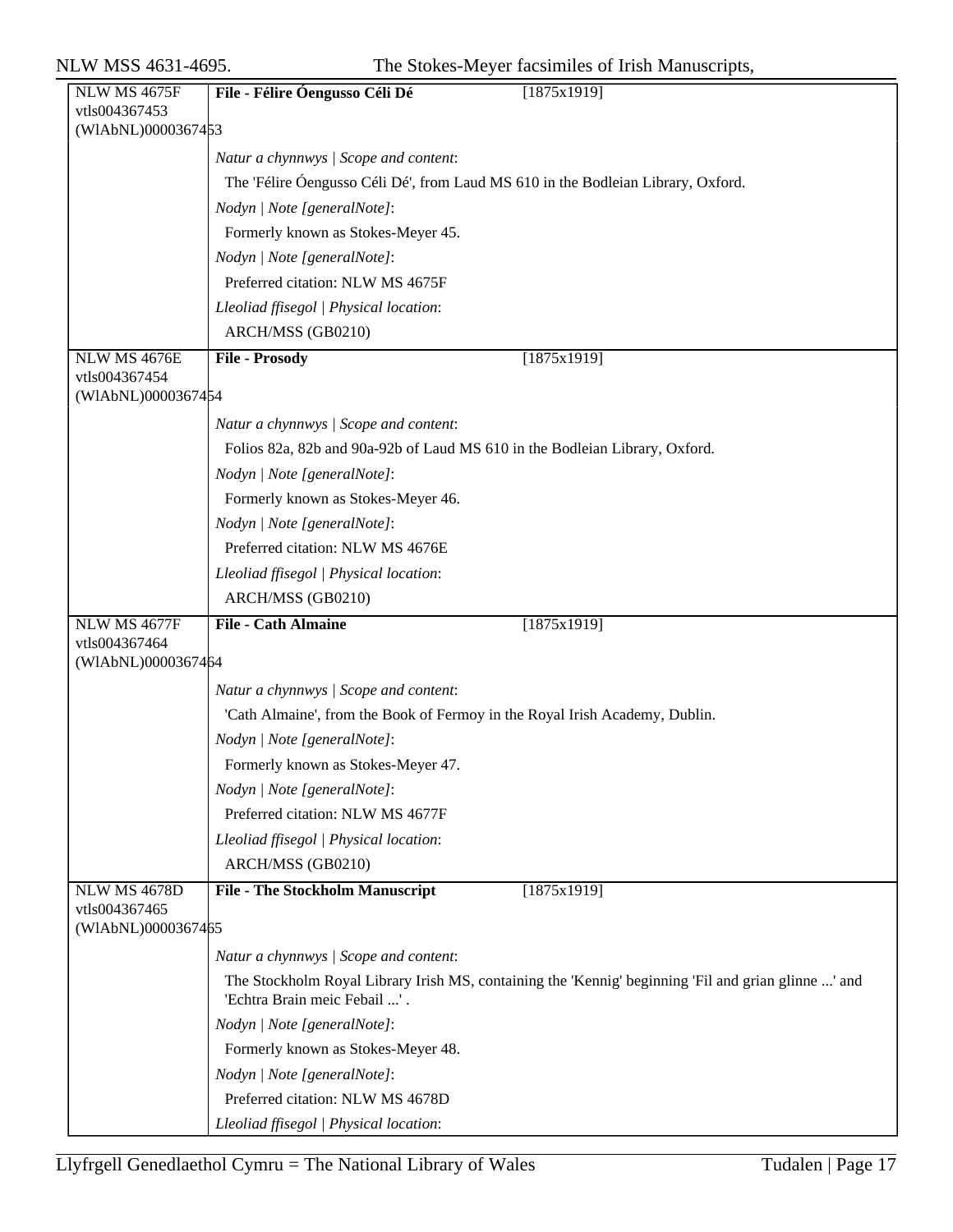|                                                            | ARCH/MSS (GB0210)                                                                                                                                                            |  |  |
|------------------------------------------------------------|------------------------------------------------------------------------------------------------------------------------------------------------------------------------------|--|--|
| <b>NLW MS 4679D</b>                                        | <b>File - Genealogies and lists</b><br>[1875x1919]                                                                                                                           |  |  |
| vtls004367466                                              |                                                                                                                                                                              |  |  |
| (WIAbNL)0000367466                                         |                                                                                                                                                                              |  |  |
|                                                            | Natur a chynnwys / Scope and content:                                                                                                                                        |  |  |
|                                                            | Folios 103a-116b of Laud MS 610 in the Bodleian Library, Oxford, containing genealogies, lists of kings<br>and bishops, etc.                                                 |  |  |
|                                                            | Nodyn   Note [generalNote]:                                                                                                                                                  |  |  |
|                                                            | Formerly known as Stokes-Meyer 49.                                                                                                                                           |  |  |
|                                                            | Nodyn   Note [generalNote]:                                                                                                                                                  |  |  |
|                                                            | Preferred citation: NLW MS 4679D                                                                                                                                             |  |  |
|                                                            | Lleoliad ffisegol   Physical location:                                                                                                                                       |  |  |
|                                                            | ARCH/MSS (GB0210)                                                                                                                                                            |  |  |
| NLW MS 4680D                                               | File - Laud MS 610<br>[1875x1919]                                                                                                                                            |  |  |
| vtls004367467                                              |                                                                                                                                                                              |  |  |
| (WIAbNL)0000367467                                         |                                                                                                                                                                              |  |  |
|                                                            | Natur a chynnwys / Scope and content:                                                                                                                                        |  |  |
|                                                            | Folios 9b, 42a, 42b, 72b-73b, 74b-76b, 77b-78a, 87a-91b, 93a-94b and 97a-98a of Laud MS 610, in the<br>Bodleian Library, Oxford.                                             |  |  |
|                                                            | Nodyn   Note [generalNote]:                                                                                                                                                  |  |  |
|                                                            | Formerly known as Stokes-Meyer 50.                                                                                                                                           |  |  |
|                                                            | Nodyn   Note [generalNote]:                                                                                                                                                  |  |  |
|                                                            | Preferred citation: NLW MS 4680D                                                                                                                                             |  |  |
|                                                            | Lleoliad ffisegol   Physical location:                                                                                                                                       |  |  |
|                                                            | ARCH/MSS (GB0210)                                                                                                                                                            |  |  |
| <b>NLW MS 4681D</b><br>vtls004367468<br>(WIAbNL)0000367468 | File - The Vision of Laisrén & The Graves<br>[1875x1919]<br>of the Kings at Clonmacnois                                                                                      |  |  |
|                                                            | Natur a chynnwys / Scope and content:                                                                                                                                        |  |  |
|                                                            | Pages 15 and 106-7 of Laud MS 615 and 'The Vision of Laisrén' and 'The Graves of the Kings at<br>Clonmacnois' from Rawlinson MS B.512, both in the Bodleian Library, Oxford. |  |  |
|                                                            | Nodyn   Note [generalNote]:                                                                                                                                                  |  |  |
|                                                            | Formerly known as Stokes-Meyer 51.                                                                                                                                           |  |  |
|                                                            | Nodyn   Note [generalNote]:                                                                                                                                                  |  |  |
|                                                            | Preferred citation: NLW MS 4681D                                                                                                                                             |  |  |
|                                                            | Lleoliad ffisegol   Physical location:                                                                                                                                       |  |  |
|                                                            | ARCH/MSS (GB0210)                                                                                                                                                            |  |  |
| <b>NLW MS 4682D</b><br>vtls004367469                       | File - Leabar Gabála<br>[1875x1919]                                                                                                                                          |  |  |
| (WIAbNL)0000367469                                         |                                                                                                                                                                              |  |  |
|                                                            | Natur a chynnwys / Scope and content:                                                                                                                                        |  |  |
|                                                            | 'Leabar Gabála', from Rawlinson MS B.512 in the Bodleian Library, Oxford, ff. 76 et seq.                                                                                     |  |  |
|                                                            | Nodyn   Note [generalNote]:                                                                                                                                                  |  |  |
|                                                            | Formerly known as Stokes-Meyer 52.                                                                                                                                           |  |  |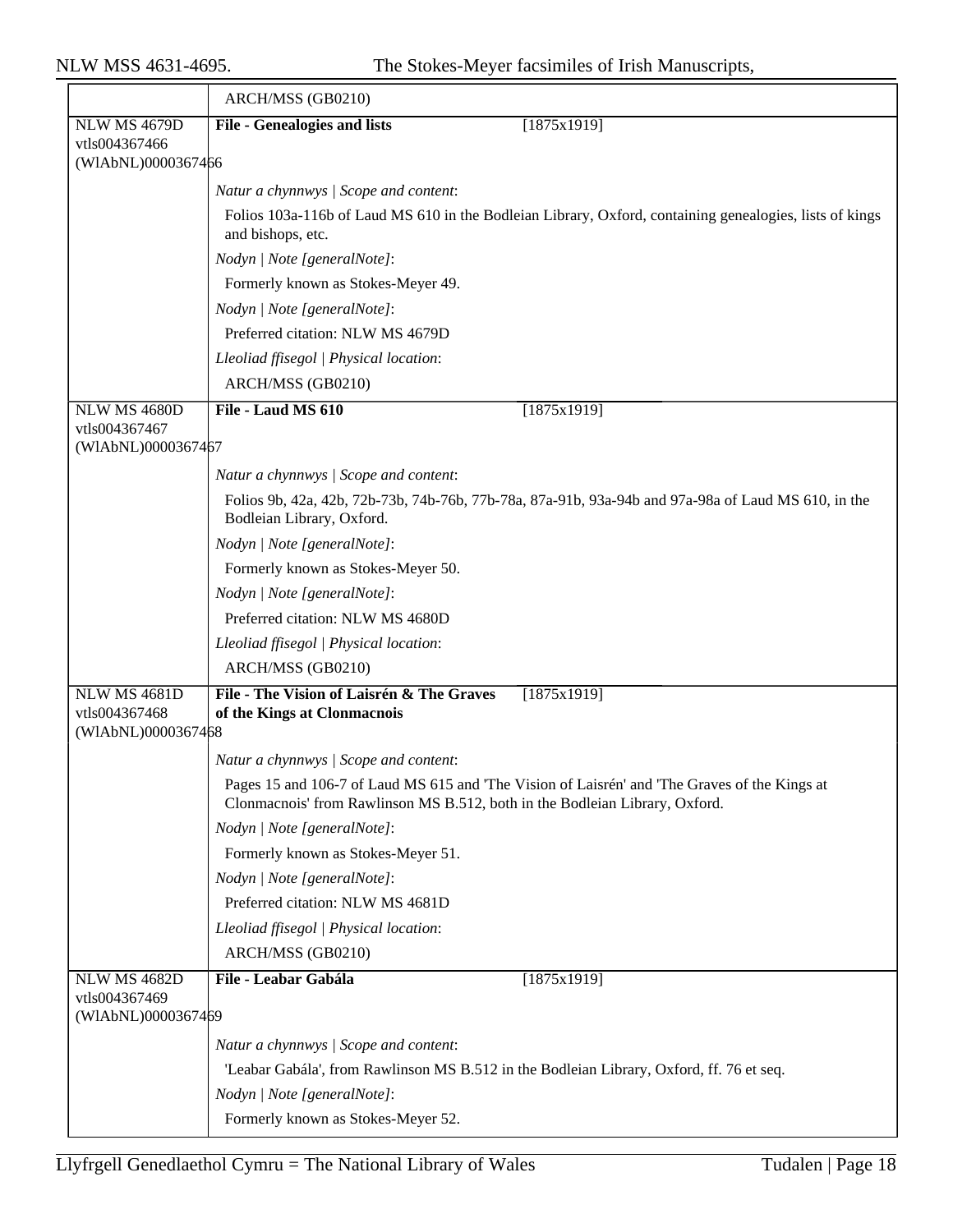|                                     | Nodyn   Note [generalNote]:                                                                         |
|-------------------------------------|-----------------------------------------------------------------------------------------------------|
|                                     | Preferred citation: NLW MS 4682D                                                                    |
|                                     | Lleoliad ffisegol   Physical location:                                                              |
|                                     | ARCH/MSS (GB0210)                                                                                   |
| <b>NLW MS 4683D</b>                 | <b>File - Genealogies of Irish saints</b><br>[1875x1919]                                            |
| vtls004367473                       |                                                                                                     |
| (WIAbNL)0000367473                  |                                                                                                     |
|                                     | Natur a chynnwys / Scope and content:                                                               |
|                                     | Genealogies of Irish saints from Laud MS 610 in the Bodleian Library, Oxford, ff. 38a-41b.          |
|                                     | Nodyn   Note [generalNote]:                                                                         |
|                                     | Formerly known as Stokes-Meyer 53.                                                                  |
|                                     | Nodyn   Note [generalNote]:                                                                         |
|                                     | Preferred citation: NLW MS 4683D                                                                    |
|                                     | Lleoliad ffisegol   Physical location:                                                              |
|                                     | ARCH/MSS (GB0210)                                                                                   |
| NLW MS 4684C                        | [1875x1919]<br>File - Egerton MS 88                                                                 |
| vtls004367474<br>(WIAbNL)0000367474 |                                                                                                     |
|                                     | Natur a chynnwys / Scope and content:                                                               |
|                                     | Folios 11b-13b of Egerton MS 88 in the British Museum, containing a tale of the abduction of Connla |
|                                     | Ruadh, 'Echtra Brain meic Febail', 'Gineamain Chonculaian', 'Toghail bruidhne Dá Derga', etc.       |
|                                     | Nodyn   Note [generalNote]:                                                                         |
|                                     | Formerly known as Stokes-Meyer 54.                                                                  |
|                                     | Nodyn   Note [generalNote]:                                                                         |
|                                     | Preferred citation: NLW MS 4684C                                                                    |
|                                     | Lleoliad ffisegol   Physical location:                                                              |
|                                     | ARCH/MSS (GB0210)                                                                                   |
| NLW MS 4685D                        | <b>File - Rawlinson MS B.512</b><br>[1875x1919]                                                     |
| vtls004367476<br>(WIAbNL)0000367476 |                                                                                                     |
|                                     |                                                                                                     |
|                                     | Natur a chynnwys / Scope and content:                                                               |
|                                     | Folios 34a-47a and 109a-114b of Rawlinson MS B.512 in the Bodleian Library, Oxford.                 |
|                                     | Nodyn   Note [generalNote]:                                                                         |
|                                     | Formerly known as Stokes-Meyer 55.                                                                  |
|                                     | Nodyn   Note [generalNote]:                                                                         |
|                                     | Preferred citation: NLW MS 4685D                                                                    |
|                                     | Lleoliad ffisegol   Physical location:                                                              |
|                                     | ARCH/MSS (GB0210)                                                                                   |
| NLW MS 4686E<br>vtls004367478       | <b>File - The Yellow Book of Lecan</b><br>[1875x1919]                                               |
| (WIAbNL)0000367478                  |                                                                                                     |
|                                     | Natur a chynnwys / Scope and content:                                                               |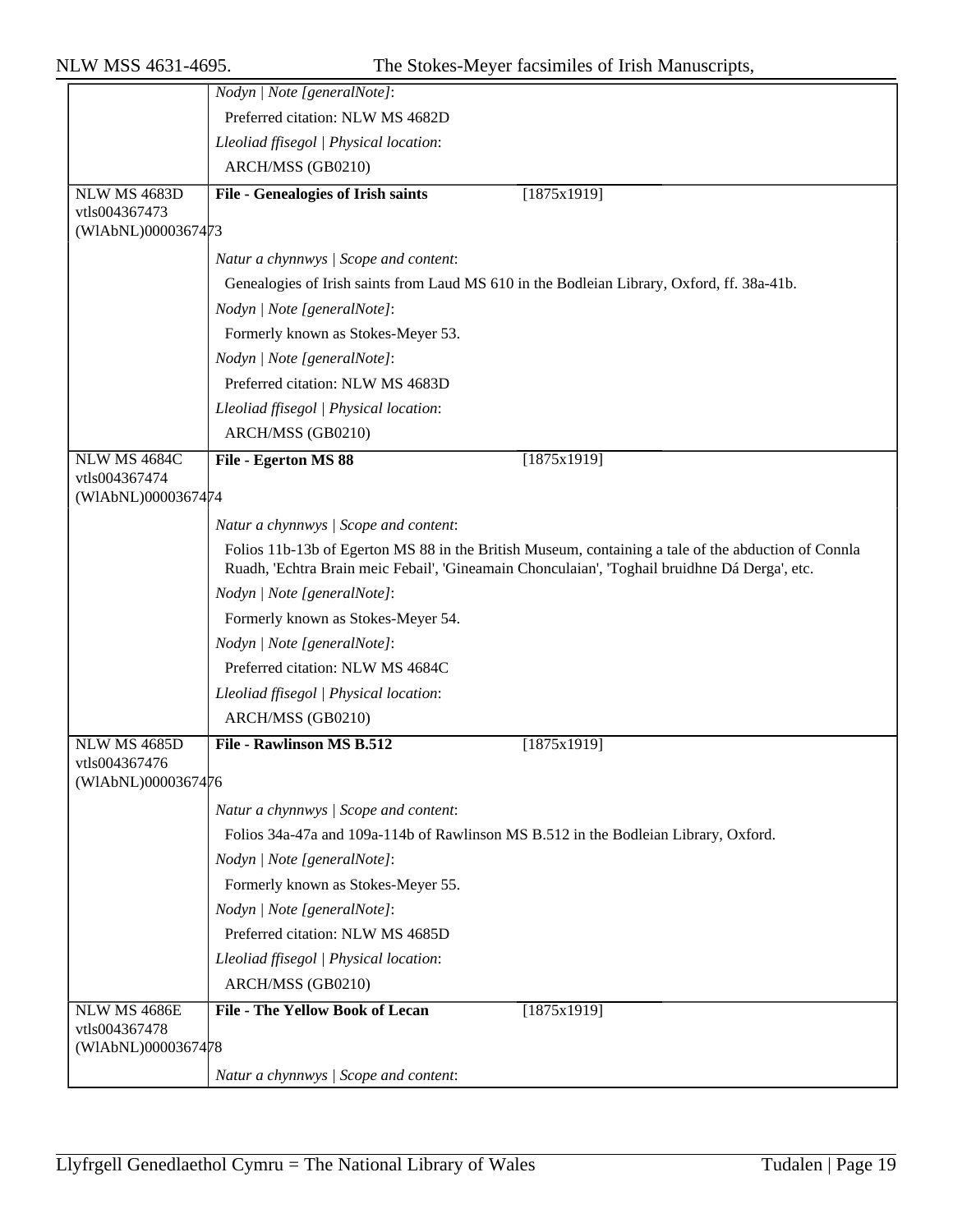|                                      | Photographs corresponding to pages 182-6, 313-24, 364, 367-71, 373-8 and 432-5 in the facsimile of<br>the Yellow Book of Lecan (MS H.2.16 in Trinity College, Dublin and MS No. 1318 in the catalogue<br>compiled by Abbott and Gwynn), published in 1896.                     |  |  |
|--------------------------------------|--------------------------------------------------------------------------------------------------------------------------------------------------------------------------------------------------------------------------------------------------------------------------------|--|--|
|                                      | Nodyn   Note [generalNote]:                                                                                                                                                                                                                                                    |  |  |
|                                      | Formerly known as Stokes-Meyer 56.                                                                                                                                                                                                                                             |  |  |
|                                      | Nodyn   Note [generalNote]:                                                                                                                                                                                                                                                    |  |  |
|                                      | Preferred citation: NLW MS 4686E                                                                                                                                                                                                                                               |  |  |
|                                      | Lleoliad ffisegol   Physical location:                                                                                                                                                                                                                                         |  |  |
|                                      | ARCH/MSS (GB0210)                                                                                                                                                                                                                                                              |  |  |
| <b>NLW MS 4687E</b>                  | <b>File - Lebor Aiccle</b><br>[1875x1919]                                                                                                                                                                                                                                      |  |  |
| vtls004367480<br>(WIAbNL)0000367480  |                                                                                                                                                                                                                                                                                |  |  |
|                                      | Natur a chynnwys / Scope and content:                                                                                                                                                                                                                                          |  |  |
|                                      | 'Lebor Aiccle', from MS E.3.5 in Trinity College, Dublin (MS No. 1433 in the catalogue compiled by<br>Abbott and Gwynn).                                                                                                                                                       |  |  |
|                                      | Nodyn   Note [generalNote]:                                                                                                                                                                                                                                                    |  |  |
|                                      | Formerly known as Stokes-Meyer 57.                                                                                                                                                                                                                                             |  |  |
|                                      | Nodyn   Note [generalNote]:                                                                                                                                                                                                                                                    |  |  |
|                                      | Preferred citation: NLW MS 4687E                                                                                                                                                                                                                                               |  |  |
|                                      | Lleoliad ffisegol   Physical location:                                                                                                                                                                                                                                         |  |  |
|                                      | ARCH/MSS (GB0210)                                                                                                                                                                                                                                                              |  |  |
| NLW MS 4688C                         | [1875x1919]<br>File - Airne Fingein                                                                                                                                                                                                                                            |  |  |
| vtls004367481<br>(WIAbNL)0000367481  |                                                                                                                                                                                                                                                                                |  |  |
|                                      |                                                                                                                                                                                                                                                                                |  |  |
|                                      | Natur a chynnwys / Scope and content:                                                                                                                                                                                                                                          |  |  |
|                                      | 'Airne Fingein', etc., being folios 46a, 47a, 52a, 53a, 53b and 55b of Stowe MS D.IV.2 in the Royal Irish<br>Academy, Dublin.                                                                                                                                                  |  |  |
|                                      | Nodyn   Note [generalNote]:                                                                                                                                                                                                                                                    |  |  |
|                                      | Formerly known as Stokes-Meyer 58.                                                                                                                                                                                                                                             |  |  |
|                                      | Nodyn   Note [generalNote]:                                                                                                                                                                                                                                                    |  |  |
|                                      | Preferred citation: NLW MS 4688C                                                                                                                                                                                                                                               |  |  |
|                                      | Lleoliad ffisegol   Physical location:                                                                                                                                                                                                                                         |  |  |
|                                      | ARCH/MSS (GB0210)                                                                                                                                                                                                                                                              |  |  |
| <b>NLW MS 4689D</b><br>vtls004367485 | [1875x1919]<br>File - Miscellany                                                                                                                                                                                                                                               |  |  |
| (WIAbNL)0000367485                   |                                                                                                                                                                                                                                                                                |  |  |
|                                      | Natur a chynnwys / Scope and content:                                                                                                                                                                                                                                          |  |  |
|                                      | Miscellanea from British Museum MSS Egerton 1782, ff. 17a-19b, Egerton 92, ff. 9a, 9b, Harleian 5280,<br>ff. 39b, 46a-48b, 58a-62b and 71a-72b, and Additional 15582, f. 61b, the contents of all of which have<br>been fully catalogued by Standish O'Grady and Robin Flower. |  |  |
|                                      | Nodyn   Note [generalNote]:                                                                                                                                                                                                                                                    |  |  |
|                                      | Formerly known as Stokes-Meyer 59.                                                                                                                                                                                                                                             |  |  |
|                                      | Nodyn   Note [generalNote]:                                                                                                                                                                                                                                                    |  |  |
|                                      | Preferred citation: NLW MS 4689D                                                                                                                                                                                                                                               |  |  |
|                                      | Lleoliad ffisegol   Physical location:                                                                                                                                                                                                                                         |  |  |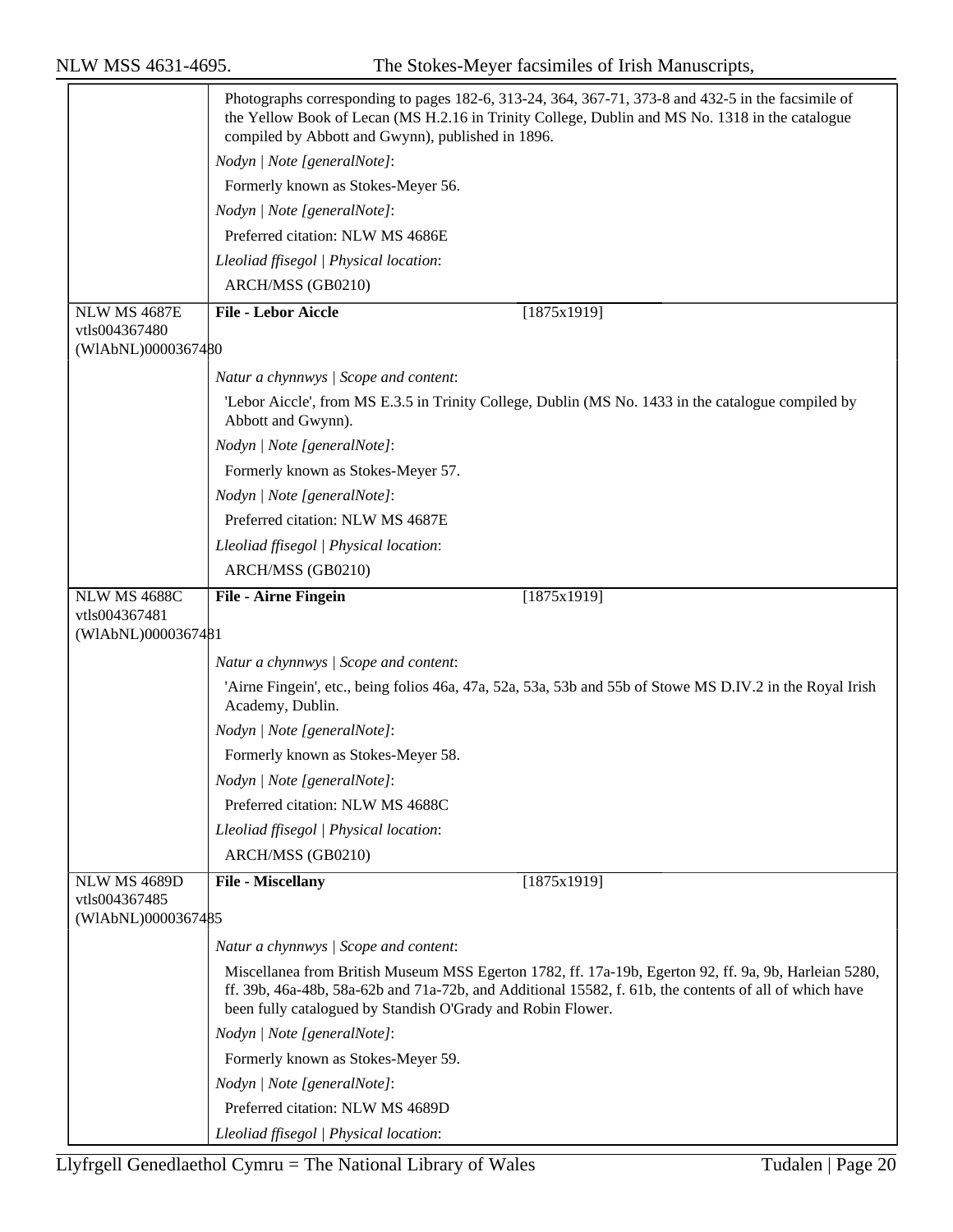|                                      | ARCH/MSS (GB0210)                                                                                                                                |
|--------------------------------------|--------------------------------------------------------------------------------------------------------------------------------------------------|
| <b>NLW MS 4690D</b>                  | File - Rawlinson MS B.512<br>[1875x1919]                                                                                                         |
| vtls004367487<br>(WIAbNL)0000367487  |                                                                                                                                                  |
|                                      |                                                                                                                                                  |
|                                      | Natur a chynnwys / Scope and content:<br>Folios 48a-51b of Rawlinson MS B.512 in the Bodleian Library, Oxford.                                   |
|                                      | Nodyn   Note [generalNote]:                                                                                                                      |
|                                      | Formerly known as Stokes-Meyer 60.                                                                                                               |
|                                      | Nodyn   Note [generalNote]:                                                                                                                      |
|                                      | Preferred citation: NLW MS 4690D                                                                                                                 |
|                                      | Lleoliad ffisegol   Physical location:                                                                                                           |
|                                      | ARCH/MSS (GB0210)                                                                                                                                |
| <b>NLW MS 4691D</b>                  | [1875x1919]<br><b>File - The Antiphonary of Bangor</b>                                                                                           |
| vtls004367488                        |                                                                                                                                                  |
| (WIAbNL)0000367488                   |                                                                                                                                                  |
|                                      | Natur a chynnwys / Scope and content:                                                                                                            |
|                                      | Folios 13v-15v and 36v of the Antiphonary of Bangor in the Ambrosian Library, Milan.                                                             |
|                                      | Nodyn   Note [generalNote]:                                                                                                                      |
|                                      | Formerly known as Stokes-Meyer 61.                                                                                                               |
|                                      | Nodyn   Note [generalNote]:                                                                                                                      |
|                                      | Preferred citation: NLW MS 4691D                                                                                                                 |
|                                      | Lleoliad ffisegol   Physical location:                                                                                                           |
|                                      | ARCH/MSS (GB0210)                                                                                                                                |
| <b>NLW MS 4692E</b><br>vtls004367489 | <b>File - The Yellow Book of Lecan</b><br>[1875x1919]                                                                                            |
| (WIAbNL)0000367489                   |                                                                                                                                                  |
|                                      | Natur a chynnwys / Scope and content:                                                                                                            |
|                                      | Photographs corresponding to pages 1-11, 13-15, 313-24, 361-78 and 432-5 in the facsimile of the                                                 |
|                                      | Yellow Book of Lecan (MS H.2.16 in Trinity College, Dublin), published in 1896.                                                                  |
|                                      | Nodyn   Note [generalNote]:                                                                                                                      |
|                                      | Formerly known as Stokes-Meyer 62.                                                                                                               |
|                                      | Nodyn   Note [generalNote]:                                                                                                                      |
|                                      | Preferred citation: NLW MS 4692E                                                                                                                 |
|                                      | Lleoliad ffisegol   Physical location:                                                                                                           |
|                                      | ARCH/MSS (GB0210)                                                                                                                                |
| NLW MS 4693E                         | <b>File - The Book of Lecan</b><br>[1875x1919]                                                                                                   |
| vtls004367490<br>(WIAbNL)0000367490  |                                                                                                                                                  |
|                                      | Natur a chynnwys / Scope and content:                                                                                                            |
|                                      | Pages 313-14, 316-17 and 337 of the Book of Lecan (MS 23.P.2 in the Royal Irish Academy, Dublin), of<br>which a facsimile was published in 1937. |
|                                      | Nodyn   Note [generalNote]:                                                                                                                      |
|                                      | Formerly known as Stokes-Meyer 63.                                                                                                               |
|                                      | Nodyn   Note [generalNote]:                                                                                                                      |